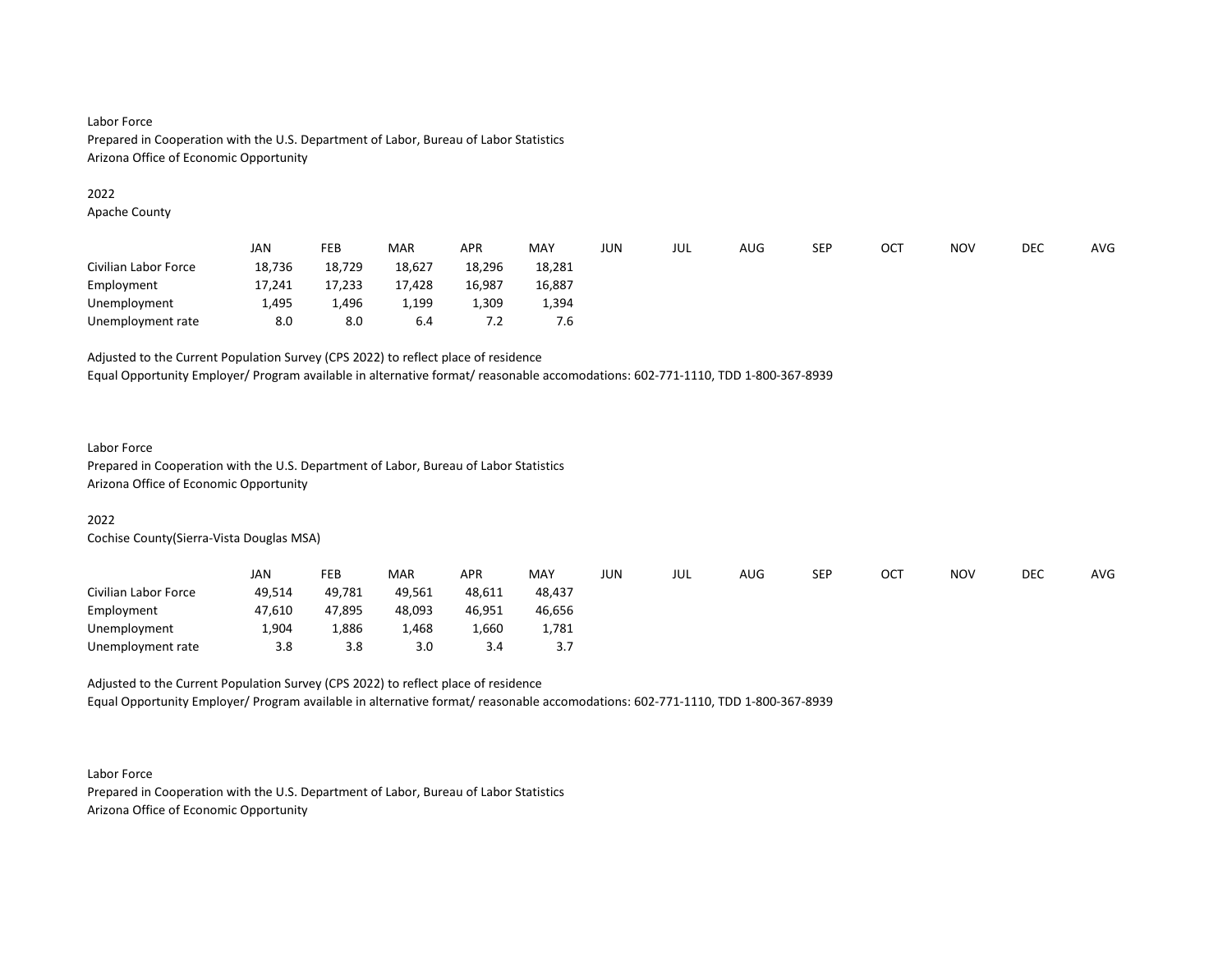## 2022

## Coconino County(Flagstaff MSA)

|                      | <b>JAN</b> | FEB    | MAR       | <b>APR</b> | MAY    | JUN | JUL | AUG | <b>SEP</b> | OCT | <b>NOV</b> | DEC | <b>AVG</b> |
|----------------------|------------|--------|-----------|------------|--------|-----|-----|-----|------------|-----|------------|-----|------------|
| Civilian Labor Force | 74,297     | 74,610 | 74,729    | 74,593     | 74,123 |     |     |     |            |     |            |     |            |
| Employment           | 70,684     | 71,093 | 71,994    | 71,648     | 71,007 |     |     |     |            |     |            |     |            |
| Unemployment         | 3,613      | 3,517  | 2,735     | 2,945      | 3,116  |     |     |     |            |     |            |     |            |
| Unemployment rate    | 4.9        | 4.7    | 37<br>J., | 3.9        | 4.2    |     |     |     |            |     |            |     |            |

Adjusted to the Current Population Survey (CPS 2022) to reflect place of residence Equal Opportunity Employer/ Program available in alternative format/ reasonable accomodations: 602-771-1110, TDD 1-800-367-8939

#### Labor Force

Prepared in Cooperation with the U.S. Department of Labor, Bureau of Labor Statistics Arizona Office of Economic Opportunity

## 2022

Gila County

|                      | JAN    | <b>FEB</b> | <b>MAR</b> | <b>APR</b> | MAY    | JUN | JUL | AUG | <b>SEP</b> | OCT | NOV | <b>DEC</b> | <b>AVG</b> |
|----------------------|--------|------------|------------|------------|--------|-----|-----|-----|------------|-----|-----|------------|------------|
| Civilian Labor Force | 20,396 | 20,343     | 20.468     | 19.983     | 20.278 |     |     |     |            |     |     |            |            |
| Employment           | 19,631 | 19.570     | 19,865     | 19.300     | 19.549 |     |     |     |            |     |     |            |            |
| Unemployment         | 765    | 773        | 603        | 683        | 729    |     |     |     |            |     |     |            |            |
| Unemployment rate    | 3.8    | 3.8        | 2.9        | 3.4        | 3.6    |     |     |     |            |     |     |            |            |

Adjusted to the Current Population Survey (CPS 2022) to reflect place of residence Equal Opportunity Employer/ Program available in alternative format/ reasonable accomodations: 602-771-1110, TDD 1-800-367-8939

Labor Force

Prepared in Cooperation with the U.S. Department of Labor, Bureau of Labor Statistics Arizona Office of Economic Opportunity

## 2022

Graham County

| JAN<br><b>FEB</b><br><b>MAR</b><br>MAY<br>OCT<br><b>NOV</b><br><b>APR</b><br><b>JUN</b><br><b>SEP</b><br>AUG<br>JUL |  |  |  |  |  |  |  |  |  |  |  |  | <b>DEC</b> | AVG |
|---------------------------------------------------------------------------------------------------------------------|--|--|--|--|--|--|--|--|--|--|--|--|------------|-----|
|---------------------------------------------------------------------------------------------------------------------|--|--|--|--|--|--|--|--|--|--|--|--|------------|-----|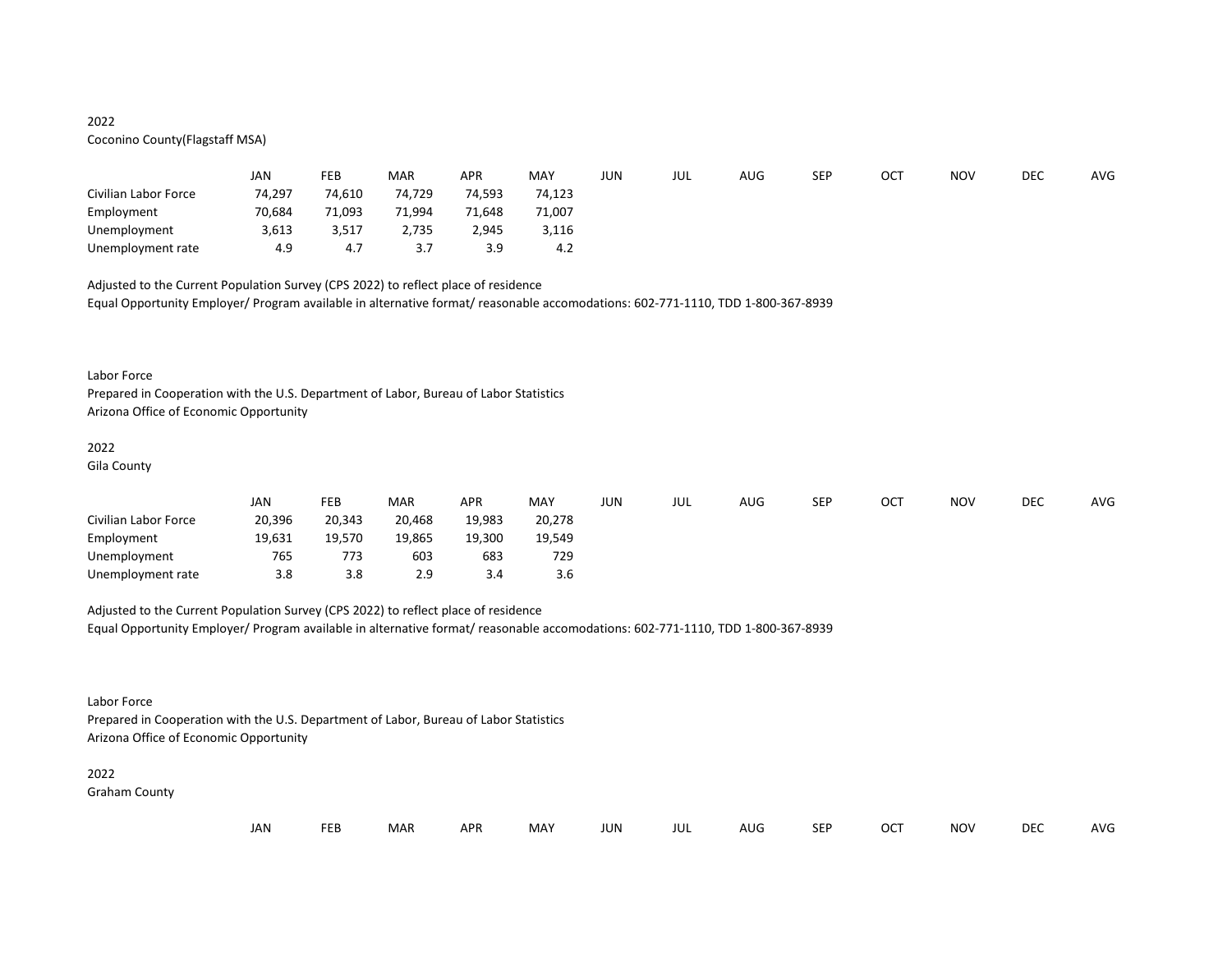| Civilian Labor Force | 15.700 | 16.150 | 16.236 | 15.986 | 15.982 |
|----------------------|--------|--------|--------|--------|--------|
| Employment           | 15.226 | 15.672 | 15.870 | 15.574 | 15.507 |
| Unemployment         | 474    | 478    | 366    | 412    | 475    |
| Unemployment rate    | 3.0    | 3.0    | 2.3    | 2.6    | 3.0    |

Equal Opportunity Employer/ Program available in alternative format/ reasonable accomodations: 602-771-1110, TDD 1-800-367-8939

Labor Force Prepared in Cooperation with the U.S. Department of Labor, Bureau of Labor Statistics Arizona Office of Economic Opportunity

2022

Greenlee County

|                      | <b>JAN</b> | FEB   | <b>MAR</b> | <b>APR</b> | <b>MAY</b> | JUN | JUL | AUG | <b>SEP</b> | ОСТ | <b>NOV</b> | <b>DEC</b> | <b>AVG</b> |
|----------------------|------------|-------|------------|------------|------------|-----|-----|-----|------------|-----|------------|------------|------------|
| Civilian Labor Force | 4.430      | 4,419 | 4.440      | 4.405      | 4,412      |     |     |     |            |     |            |            |            |
| Employment           | 4,307      | 4,297 | 4,347      | 4.298      | 4,299      |     |     |     |            |     |            |            |            |
| Unemployment         | 123        | 122   | 93         | 107        | 113        |     |     |     |            |     |            |            |            |
| Unemployment rate    | 2.8        | 2.8   | 2.1        | 2.4        | 2.6        |     |     |     |            |     |            |            |            |

Adjusted to the Current Population Survey (CPS 2022) to reflect place of residence Equal Opportunity Employer/ Program available in alternative format/ reasonable accomodations: 602-771-1110, TDD 1-800-367-8939

Labor Force Prepared in Cooperation with the U.S. Department of Labor, Bureau of Labor Statistics Arizona Office of Economic Opportunity

2022

La Paz County

|                      | JAN       | FEB   | <b>MAR</b> | <b>APR</b> | MAY   | JUN | JUL | AUG | SEP | ОСТ | <b>NOV</b> | DEC | AVG |
|----------------------|-----------|-------|------------|------------|-------|-----|-----|-----|-----|-----|------------|-----|-----|
| Civilian Labor Force | 9,371     | 9,361 | 9,515      | 8,355      | 8,154 |     |     |     |     |     |            |     |     |
| Employment           | 9,023     | 8,999 | 9,221      | 8,009      | 7,790 |     |     |     |     |     |            |     |     |
| Unemployment         | 348       | 362   | 294        | 346        | 364   |     |     |     |     |     |            |     |     |
| Unemployment rate    | 37<br>J., | 3.9   | ⊥. ت       | 4.1        | 4.5   |     |     |     |     |     |            |     |     |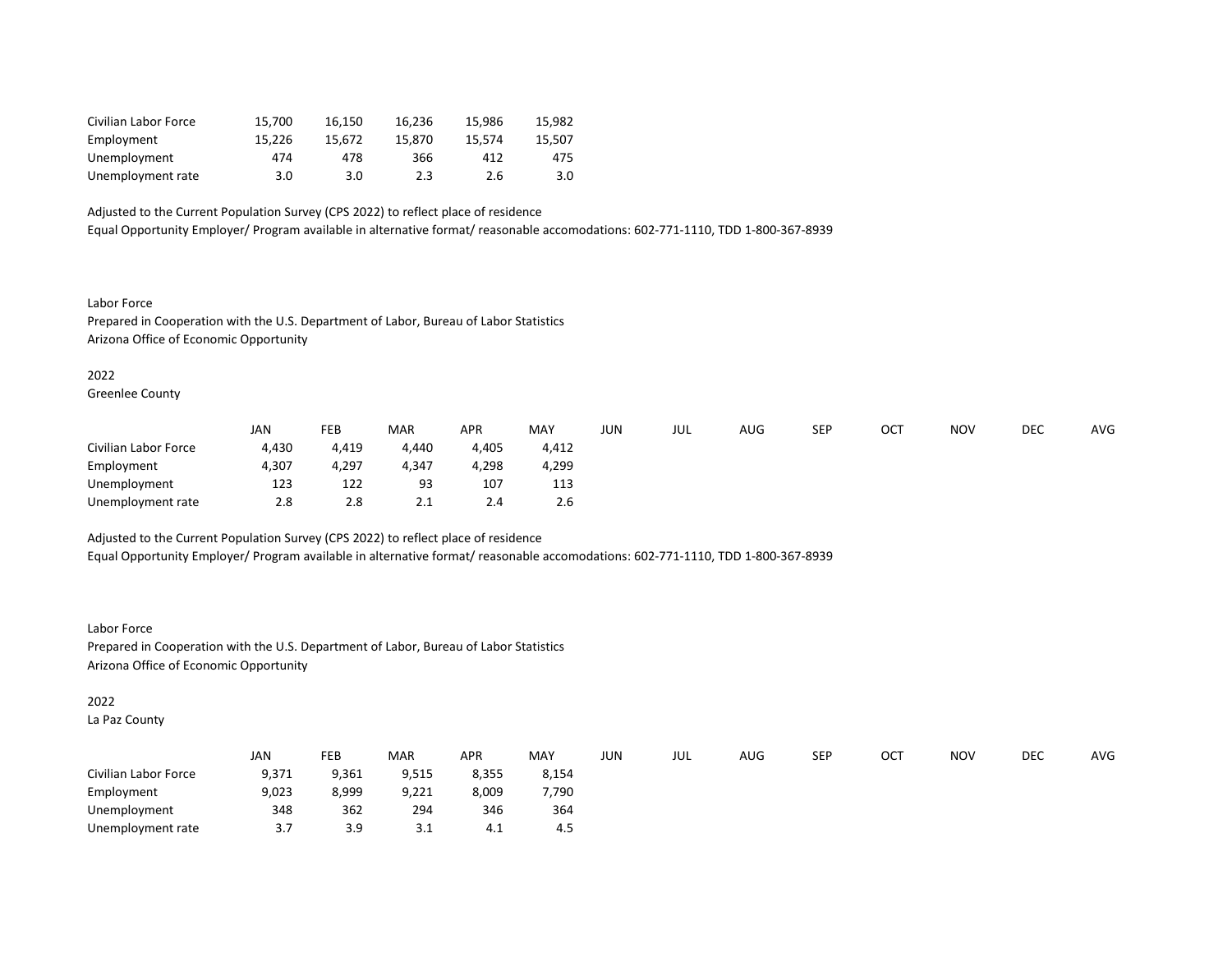Equal Opportunity Employer/ Program available in alternative format/ reasonable accomodations: 602-771-1110, TDD 1-800-367-8939

#### Labor Force

Prepared in Cooperation with the U.S. Department of Labor, Bureau of Labor Statistics Arizona Office of Economic Opportunity

#### 2022

Maricopa County

|                      | JAN       | <b>FEB</b> | <b>MAR</b> | <b>APR</b> | MAY       | JUN | jul | AUG | SEP | OC1 | NOV | <b>DEC</b> | <b>AVG</b> |
|----------------------|-----------|------------|------------|------------|-----------|-----|-----|-----|-----|-----|-----|------------|------------|
| Civilian Labor Force | 2,330,711 | 2,342,268  | 2,334,867  | 2,337,663  | 2.354.818 |     |     |     |     |     |     |            |            |
| Employment           | 2,257,459 | 2.269.709  | 2,278,791  | 2,275,433  | 2.287.610 |     |     |     |     |     |     |            |            |
| Unemployment         | 73,252    | 72.559     | 56.076     | 62.230     | 67.208    |     |     |     |     |     |     |            |            |
| Unemployment rate    | 3.1       | 3.1        | 2.4        |            | 2.9       |     |     |     |     |     |     |            |            |

Adjusted to the Current Population Survey (CPS 2022) to reflect place of residence Equal Opportunity Employer/ Program available in alternative format/ reasonable accomodations: 602-771-1110, TDD 1-800-367-8939

#### Labor Force

Prepared in Cooperation with the U.S. Department of Labor, Bureau of Labor Statistics Arizona Office of Economic Opportunity

#### 2022

Mohave County(Lake Havasu City-Kingman MSA)

|                      | JAN    | FEB    | <b>MAR</b> | <b>APR</b> | MAY    | JUN | JUL | AUG | <b>SEP</b> | OC1 | <b>NOV</b> | <b>DEC</b> | <b>AVG</b> |
|----------------------|--------|--------|------------|------------|--------|-----|-----|-----|------------|-----|------------|------------|------------|
| Civilian Labor Force | 88,307 | 89,513 | 88,698     | 89,100     | 89,365 |     |     |     |            |     |            |            |            |
| Employment           | 84,418 | 85,576 | 85,600     | 85,636     | 85,801 |     |     |     |            |     |            |            |            |
| Unemployment         | 3,889  | 3,937  | 3,098      | 3,464      | 3,564  |     |     |     |            |     |            |            |            |
| Unemployment rate    | 4.4    | 4.4    | 3.5        | 3.9        | 4.0    |     |     |     |            |     |            |            |            |

Adjusted to the Current Population Survey (CPS 2022) to reflect place of residence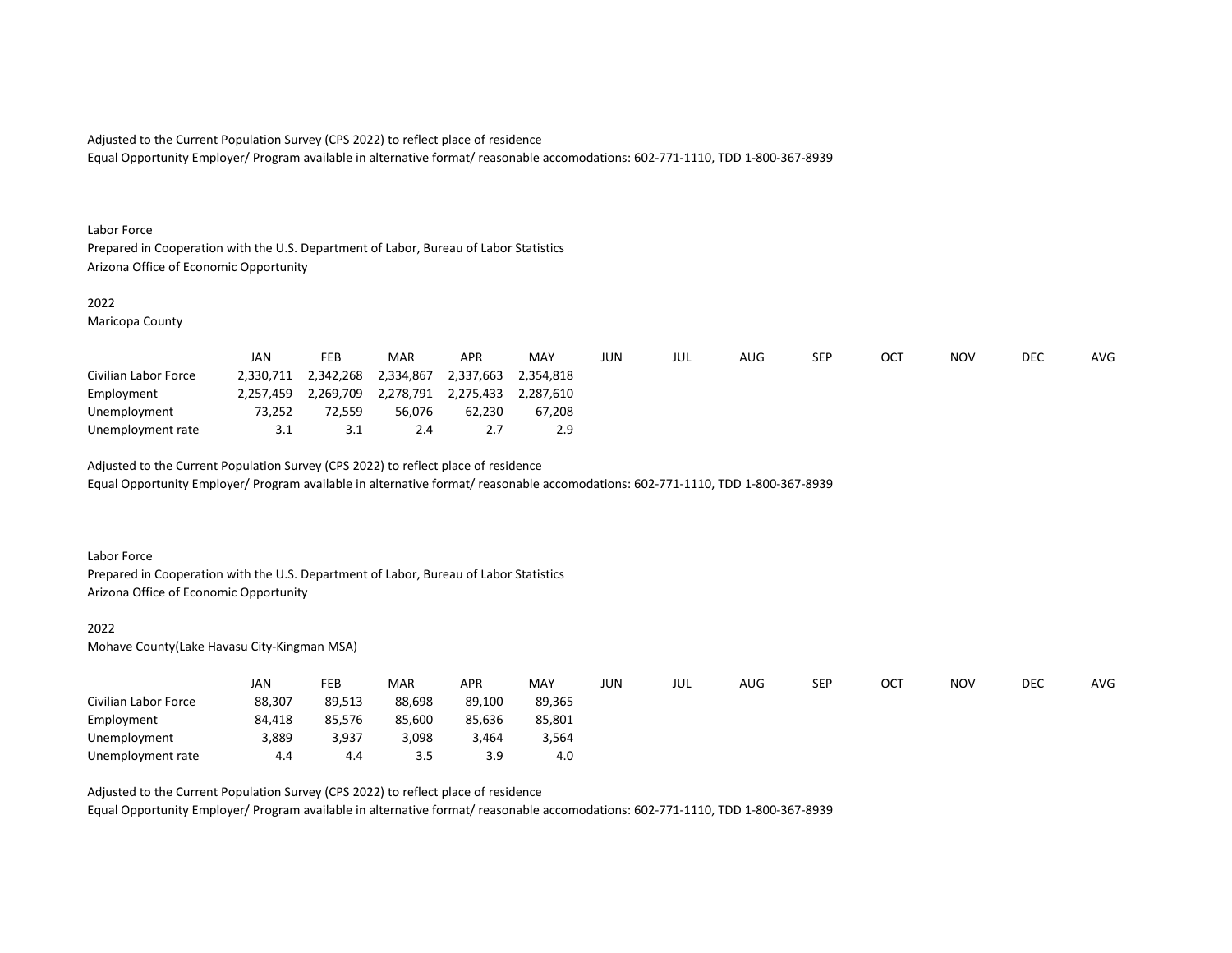#### Labor Force

Prepared in Cooperation with the U.S. Department of Labor, Bureau of Labor Statistics Arizona Office of Economic Opportunity

#### 2022

Navajo County

|                      | JAN    | <b>FEB</b> | <b>MAR</b> | <b>APR</b> | MAY    | JUN | JUL | AUG | <b>SEP</b> | OC <sup>T</sup> | <b>NOV</b> | DEC | AVG |
|----------------------|--------|------------|------------|------------|--------|-----|-----|-----|------------|-----------------|------------|-----|-----|
| Civilian Labor Force | 38,925 | 38,949     | 39,104     | 38,595     | 39.420 |     |     |     |            |                 |            |     |     |
| Employment           | 36,793 | 36,852     | 37,440     | 36,770     | 37,502 |     |     |     |            |                 |            |     |     |
| Unemployment         | 2,132  | 2,097      | 664,ء      | 1,825      | 1,918  |     |     |     |            |                 |            |     |     |
| Unemployment rate    | 5.5    | 5.4        | 4.3        | 4.7        | 4.9    |     |     |     |            |                 |            |     |     |

Adjusted to the Current Population Survey (CPS 2022) to reflect place of residence

Equal Opportunity Employer/ Program available in alternative format/ reasonable accomodations: 602-771-1110, TDD 1-800-367-8939

## Labor Force Prepared in Cooperation with the U.S. Department of Labor, Bureau of Labor Statistics Arizona Office of Economic Opportunity

#### 2022

Pima County(Tucson MSA)

|                      | JAN     | FEB     | <b>MAR</b> | <b>APR</b> | <b>MAY</b> | JUN | jul | AUG | SEP | <b>OCT</b> | <b>NOV</b> | DEC | AVG |
|----------------------|---------|---------|------------|------------|------------|-----|-----|-----|-----|------------|------------|-----|-----|
| Civilian Labor Force | 486,098 | 488,609 | 486,744    | 487.495    | 489.674    |     |     |     |     |            |            |     |     |
| Employment           | 468,617 | 471,210 | 473,180    | 472.269    | 473.350    |     |     |     |     |            |            |     |     |
| Unemployment         | 17,481  | 17,399  | 13,564     | 15,226     | 16,324     |     |     |     |     |            |            |     |     |
| Unemployment rate    | 3.6     | 3.6     | 2.8        | 3.1        | 3.3        |     |     |     |     |            |            |     |     |

Adjusted to the Current Population Survey (CPS 2022) to reflect place of residence

Equal Opportunity Employer/ Program available in alternative format/ reasonable accomodations: 602-771-1110, TDD 1-800-367-8939

Labor Force Prepared in Cooperation with the U.S. Department of Labor, Bureau of Labor Statistics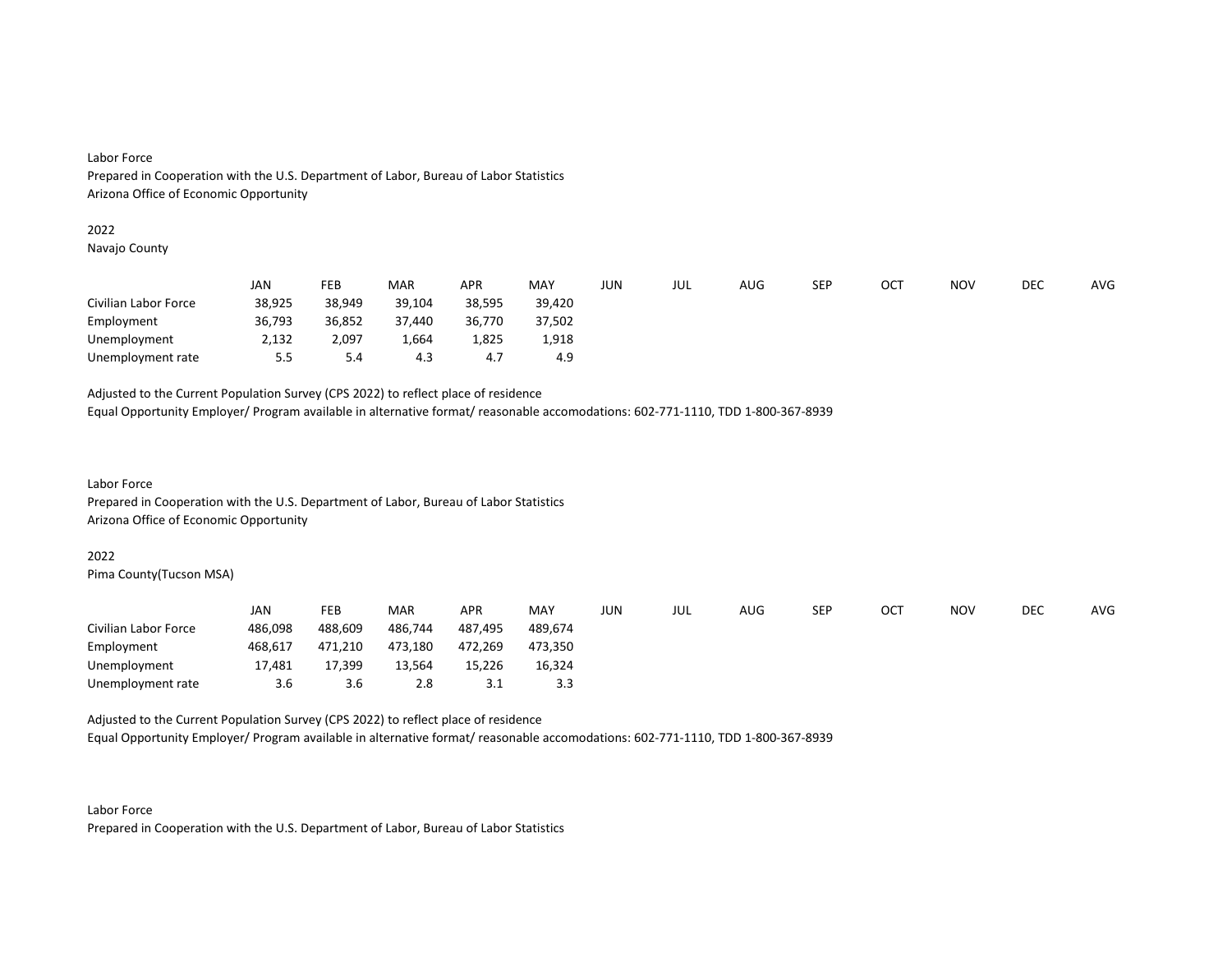#### Arizona Office of Economic Opportunity

## 2022

Pinal County

|                      | JAN     | <b>FEB</b> | <b>MAR</b> | <b>APR</b> | MAY     | JUN | jul | AUG | SEP | OCT | NOV | <b>DEC</b> | AVG |
|----------------------|---------|------------|------------|------------|---------|-----|-----|-----|-----|-----|-----|------------|-----|
| Civilian Labor Force | 196,222 | 197,023    | 196,826    | 193,762    | 194.095 |     |     |     |     |     |     |            |     |
| Employment           | 189,437 | 190,230    | 191,539    | 187.796    | 187.659 |     |     |     |     |     |     |            |     |
| Unemployment         | 6,785   | 6.793      | 5.287      | 5,966      | 6.436   |     |     |     |     |     |     |            |     |
| Unemployment rate    | 3.5     | 3.4        | 2.7        | 3.1        | 3.3     |     |     |     |     |     |     |            |     |

Adjusted to the Current Population Survey (CPS 2022) to reflect place of residence Equal Opportunity Employer/ Program available in alternative format/ reasonable accomodations: 602-771-1110, TDD 1-800-367-8939

#### Labor Force

Prepared in Cooperation with the U.S. Department of Labor, Bureau of Labor Statistics Arizona Office of Economic Opportunity

#### 2022

Santa Cruz County

|                      | JAN    | FEB    | <b>MAR</b> | APR    | MAY    | JUN | JUL | AUG | SEP | ОСТ | <b>NOV</b> | DEC | AVG |
|----------------------|--------|--------|------------|--------|--------|-----|-----|-----|-----|-----|------------|-----|-----|
| Civilian Labor Force | 19,660 | 19,606 | 19,517     | 18,825 | 19,075 |     |     |     |     |     |            |     |     |
| Employment           | 18,223 | 18,220 | 18,373     | 17,589 | 17,827 |     |     |     |     |     |            |     |     |
| Unemployment         | 1,437  | 386،   | 1,144      | ,236   | 1,248  |     |     |     |     |     |            |     |     |
| Unemployment rate    | 7.3    | ـ. /   | 5.9        | 6.6    | 6.5    |     |     |     |     |     |            |     |     |

Adjusted to the Current Population Survey (CPS 2022) to reflect place of residence Equal Opportunity Employer/ Program available in alternative format/ reasonable accomodations: 602-771-1110, TDD 1-800-367-8939

Labor Force Prepared in Cooperation with the U.S. Department of Labor, Bureau of Labor Statistics Arizona Office of Economic Opportunity

2022 Yavapai County(Prescott MSA)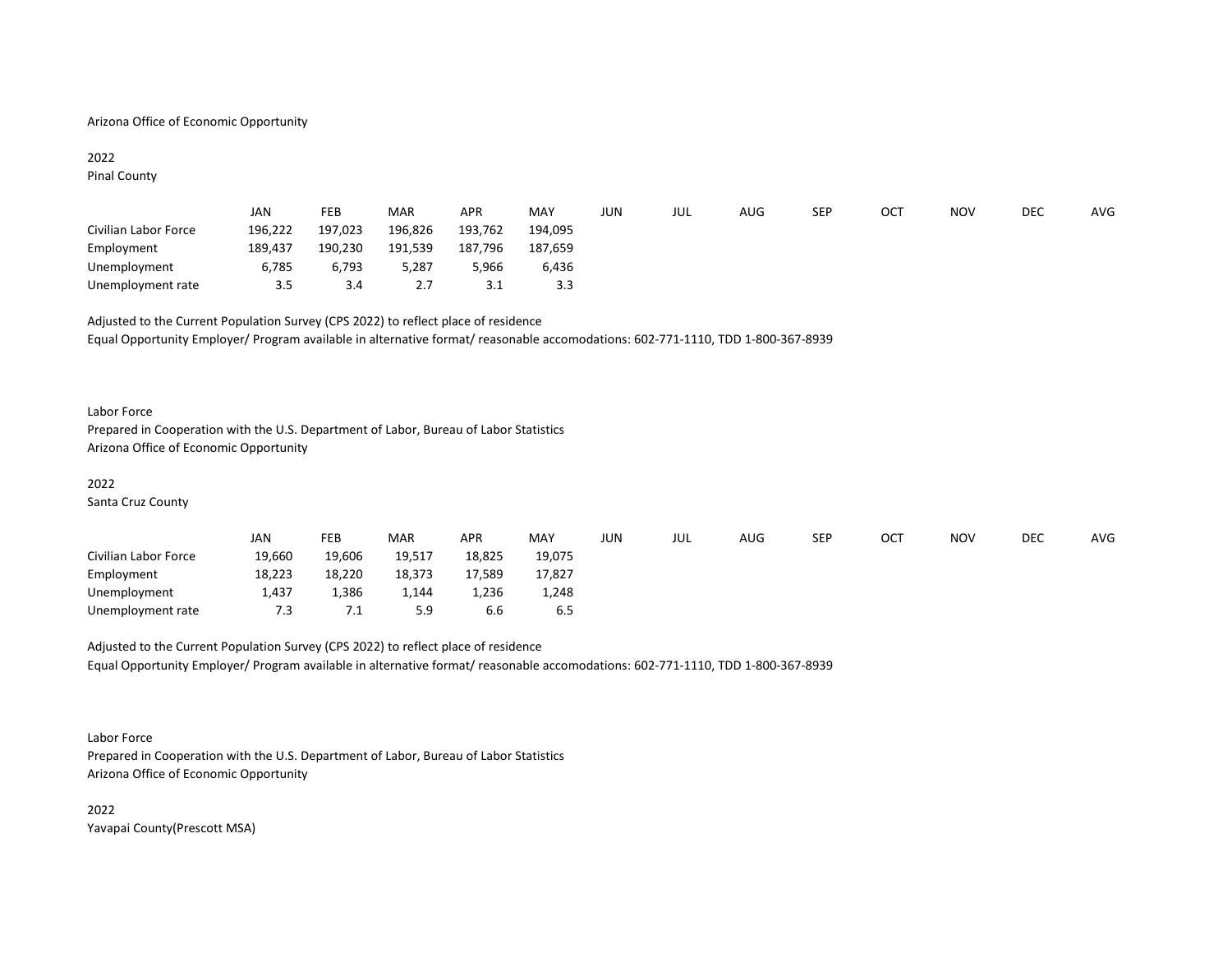|                      | JAN     | <b>FEB</b> | <b>MAR</b> | <b>APR</b> | MAY     | JUN | JUL | AUG | <b>SEP</b> | ОСТ | <b>NOV</b> | DEC | AVG |
|----------------------|---------|------------|------------|------------|---------|-----|-----|-----|------------|-----|------------|-----|-----|
| Civilian Labor Force | 106,233 | 107,008    | 106,883    | 106,451    | 107,359 |     |     |     |            |     |            |     |     |
| Employment           | 103,114 | 103,839    | 104,450    | 103,681    | 104.357 |     |     |     |            |     |            |     |     |
| Unemployment         | 3,119   | 3,169      | 2,433      | 2.770      | 3,002   |     |     |     |            |     |            |     |     |
| Unemployment rate    | 2.9     | 3.0        | 2.3        | 2.6        | 2.8     |     |     |     |            |     |            |     |     |

Equal Opportunity Employer/ Program available in alternative format/ reasonable accomodations: 602-771-1110, TDD 1-800-367-8939

Labor Force

Prepared in Cooperation with the U.S. Department of Labor, Bureau of Labor Statistics Arizona Office of Economic Opportunity

#### 2022

Yuma County(Yuma MSA)

|                      | JAN     | FEB    | <b>MAR</b> | <b>APR</b> | MAY    | jun | JUL | AUG | SEP | ОСТ | <b>NOV</b> | <b>DEC</b> | <b>AVG</b> |
|----------------------|---------|--------|------------|------------|--------|-----|-----|-----|-----|-----|------------|------------|------------|
| Civilian Labor Force | 100,026 | 99,333 | 98,905     | 94,921     | 94.414 |     |     |     |     |     |            |            |            |
| Employment           | 87,602  | 87,487 | 88,906     | 82,480     | 80,826 |     |     |     |     |     |            |            |            |
| Unemployment         | 12,424  | 11,846 | 9,999      | 12,441     | 13,588 |     |     |     |     |     |            |            |            |
| Unemployment rate    | 12.4    | 11.9   | 10.1       | 13.1       | 14.4   |     |     |     |     |     |            |            |            |

Adjusted to the Current Population Survey (CPS 2022) to reflect place of residence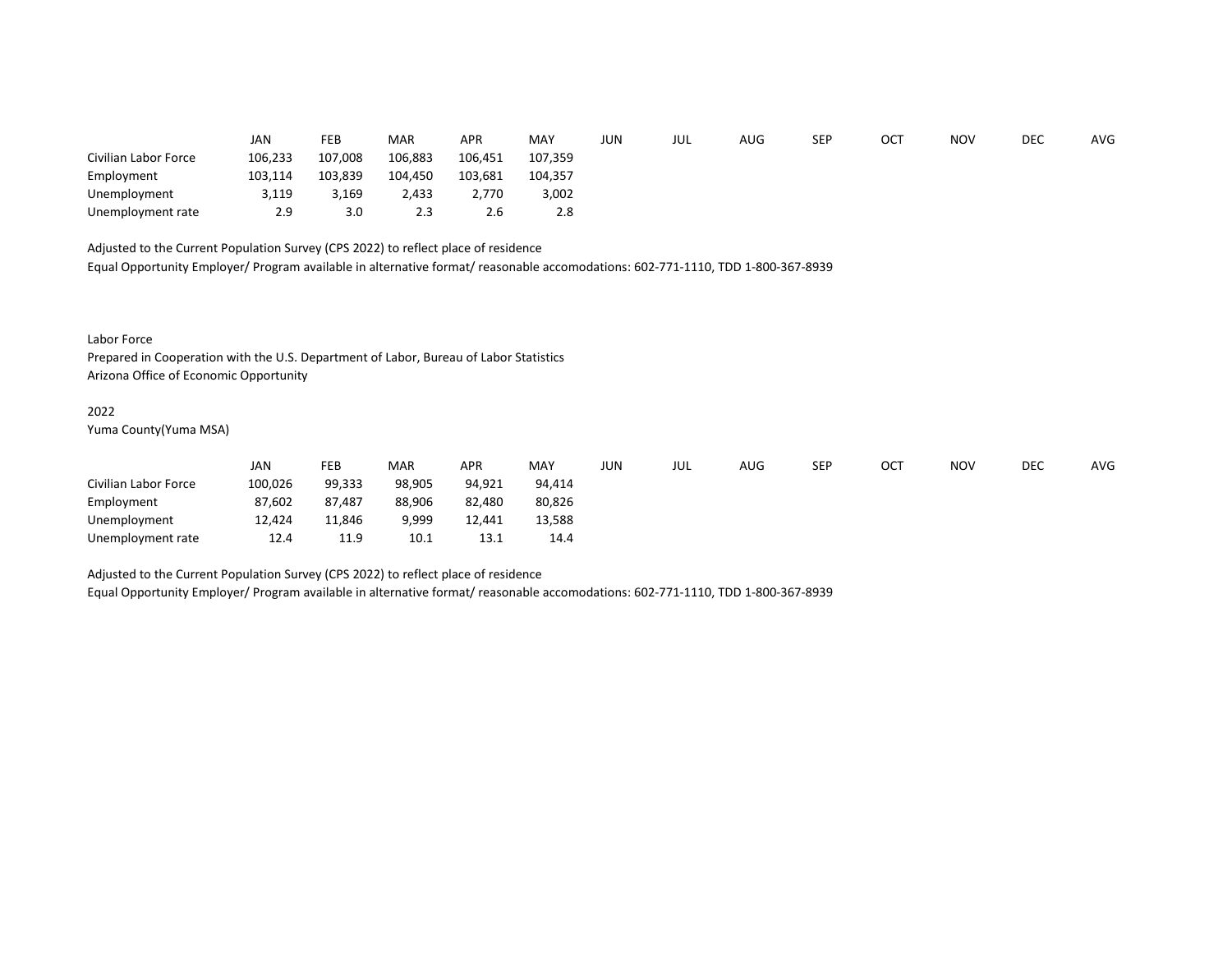## Labor Force Prepared in Cooperation with the U.S. Department of Labor, Bureau of Labor Statistics Arizona Office of Economic Opportunity

#### 2021

Apache County

|                      | JAN    | FEB    | MAR    | <b>APR</b> | MAY    | JUN    | JUL    | <b>AUG</b> | SEP    | OC1    | NOV    | DEC    | AVG    |
|----------------------|--------|--------|--------|------------|--------|--------|--------|------------|--------|--------|--------|--------|--------|
| Civilian Labor Force | 18,932 | 18.734 | 18.848 | 18,947     | 19,002 | 18,956 | 18,060 | 18,931     | 18,859 | 18,529 | 18,375 | 18,224 | 18,700 |
| Employment           | 16,860 | 16.725 | 16.938 | 17,137     | 17.219 | 16,899 | 16,202 | 17.232     | 17.331 | 17.178 | 17.154 | 17.063 | 16,995 |
| Unemployment         | 2,072  | 2,009  | 1,910  | 1,810      | 1,783  | 2,057  | 1,858  | 1,699      | 1,528  | 1,351  | 1,221  | 1,161  | 1,705  |
| Unemployment rate    | 10.9   | 10.7   | 10.1   | 9.6        | 9.4    | 10.9   | 10.3   | 9.0        | 8.1    | 7.3    | 6.6    | 6.4    | 9.1    |

Adjusted to the Current Population Survey (CPS 2022) to reflect place of residence

Equal Opportunity Employer/ Program available in alternative format/ reasonable accomodations: 602-771-1110, TDD 1-800-367-8939

### Labor Force

Prepared in Cooperation with the U.S. Department of Labor, Bureau of Labor Statistics Arizona Office of Economic Opportunity

## 2021

Cochise County(Sierra-Vista Douglas MSA)

|                      | JAN    | FEB    | <b>MAR</b> | APR    | MAY    | JUN    | JUL    | <b>AUG</b> | <b>SEP</b> | ост    | ΝΟν    | <b>DEC</b> | AVG    |
|----------------------|--------|--------|------------|--------|--------|--------|--------|------------|------------|--------|--------|------------|--------|
| Civilian Labor Force | 50,293 | 49,587 | 49.358     | 48,885 | 48,565 | 48,721 | 48,366 | 48,603     | 48,947     | 48,778 | 49.242 | 48,973     | 49,027 |
| Employment           | 47.568 | 46.756 | 46.675     | 46.240 | 45.972 | 45.868 | 45.828 | 46.268     | 46.852     | 46.923 | 47.590 | 47.459     | 46,667 |
| Unemployment         | 2,725  | 2,831  | 2,683      | 2,645  | 2,593  | 2,853  | 2,538  | 2,335      | 2,095      | 1,855  | 1,652  | 1,514      | 2,360  |
| Unemployment rate    | 5.4    | .      | 5.4        | -5.4   | 5.3    | ر.ر    | 5.2    | 4.8        | 4.3        | 3.8    | 3.4    | ــــ       | 4.8    |

Adjusted to the Current Population Survey (CPS 2022) to reflect place of residence

Equal Opportunity Employer/ Program available in alternative format/ reasonable accomodations: 602-771-1110, TDD 1-800-367-8939

Labor Force Prepared in Cooperation with the U.S. Department of Labor, Bureau of Labor Statistics Arizona Office of Economic Opportunity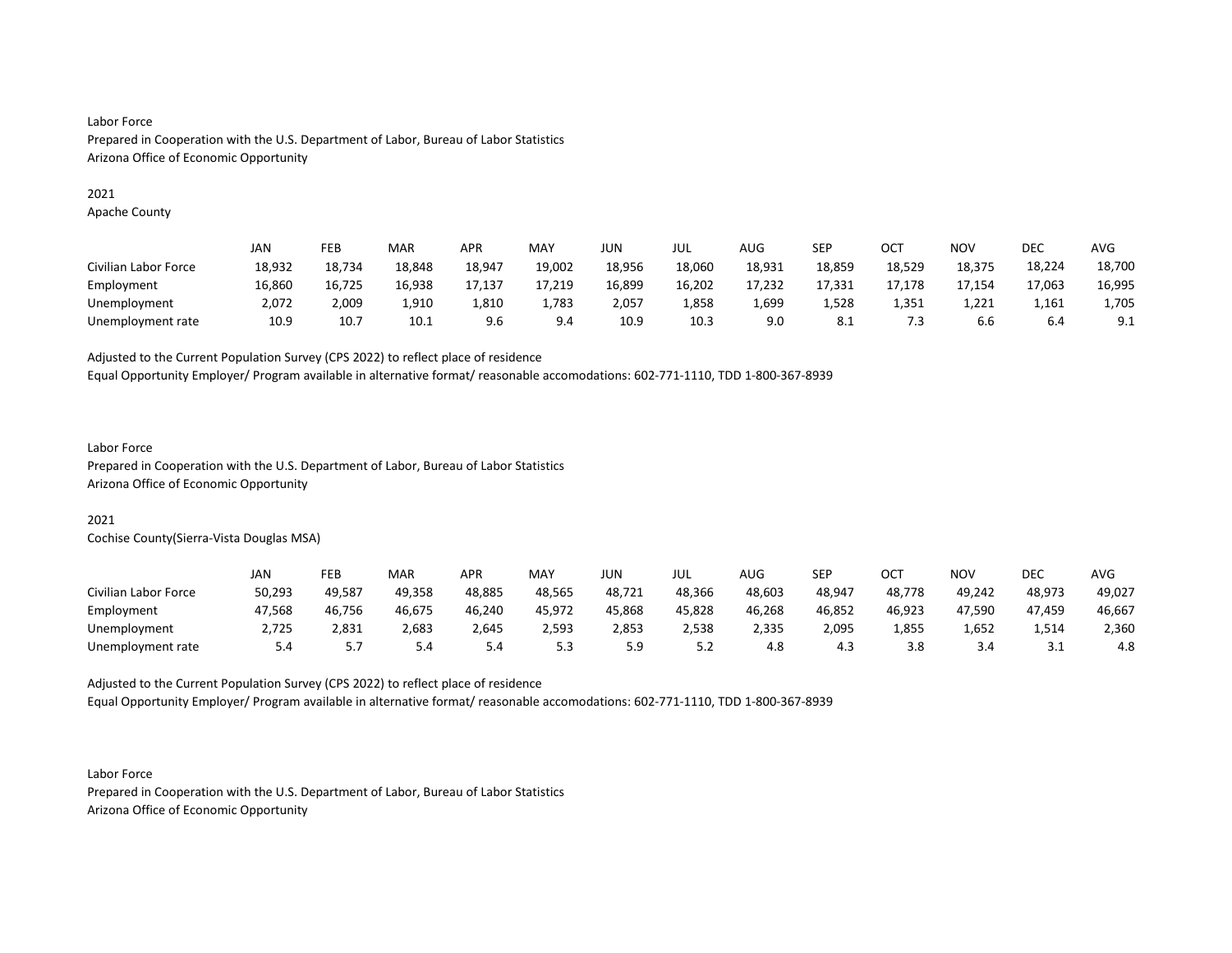### 2021 Coconino County(Flagstaff MSA)

|                      | JAN    | FEB    | MAR    | <b>APR</b> | MAY    | JUN     | JUL    | AUG    | SEP    | OCT    | NOV    | DEC    | AVG    |
|----------------------|--------|--------|--------|------------|--------|---------|--------|--------|--------|--------|--------|--------|--------|
| Civilian Labor Force | 69,180 | 69.460 | 70,122 | 71,396     | 71,170 | 72,971  | 73,084 | 72.444 | 74,855 | 74,522 | 74,128 | 73,348 | 72,223 |
| Employment           | 63.391 | 63.910 | 64.976 | 66.643     | 66.582 | 67.797  | 68.543 | 68.304 | 71.172 | 71.261 | 71.204 | 70.505 | 67,857 |
| Unemployment         | 5,789  | 5,550  | 5,146  | 4,753      | 4,588  | 5,174   | 4,541  | 4.140  | 3,683  | 3,261  | 2,924  | 2,843  | 4,366  |
| Unemployment rate    | 8.4    | 8.0    | 7.3    | 6.7        | 6.4    | $\cdot$ | 6.2    |        | 4.9    | 4.4    | 3.9    | 3.9    | 6.0    |

Adjusted to the Current Population Survey (CPS 2022) to reflect place of residence Equal Opportunity Employer/ Program available in alternative format/ reasonable accomodations: 602-771-1110, TDD 1-800-367-8939

#### Labor Force

Prepared in Cooperation with the U.S. Department of Labor, Bureau of Labor Statistics Arizona Office of Economic Opportunity

## 2021

Gila County

|                      | JAN    | FEB    | <b>MAR</b> | APR    | MAY    | JUN    | JUL    | AUG    | SEP    | ост    | NO\    | <b>DEC</b> | <b>AVG</b> |
|----------------------|--------|--------|------------|--------|--------|--------|--------|--------|--------|--------|--------|------------|------------|
| Civilian Labor Force | 20,304 | 20.284 | 20,522     | 20.501 | 20,416 | 20.437 | 20.202 | 20,466 | 20.678 | 20,372 | 20.339 | 20,152     | 20,390     |
| Employment           | 19,001 | 19,006 | 19,330     | 19,358 | 19,325 | 19,241 | 19,137 | 19,509 | 19,797 | 19,616 | 19.664 | 19,539     | 19,377     |
| Unemployment         | 1,303  | 1,278  | 1,192      | 1,143  | 1,091  | 1,196  | 1,065  | 957    | 881    | 756    | 675    | 613        | 1,013      |
| Unemployment rate    | 6.4    | 6.3    | 5.8        | 5.6    | 5.3    | 5 Q    | 5.3    |        | 4.3    |        | 3.3    | 3.0        | 5.0        |

Adjusted to the Current Population Survey (CPS 2022) to reflect place of residence Equal Opportunity Employer/ Program available in alternative format/ reasonable accomodations: 602-771-1110, TDD 1-800-367-8939

Labor Force

Prepared in Cooperation with the U.S. Department of Labor, Bureau of Labor Statistics Arizona Office of Economic Opportunity

# 2021

Graham County

|  | JAN | <b>FEB</b> | MAR س |  | APR MAY | JUN | JUL | AUG | <b>SEP</b> | <b>OCT</b> | <b>NOV</b> | <b>DEC</b> | AVG |
|--|-----|------------|-------|--|---------|-----|-----|-----|------------|------------|------------|------------|-----|
|--|-----|------------|-------|--|---------|-----|-----|-----|------------|------------|------------|------------|-----|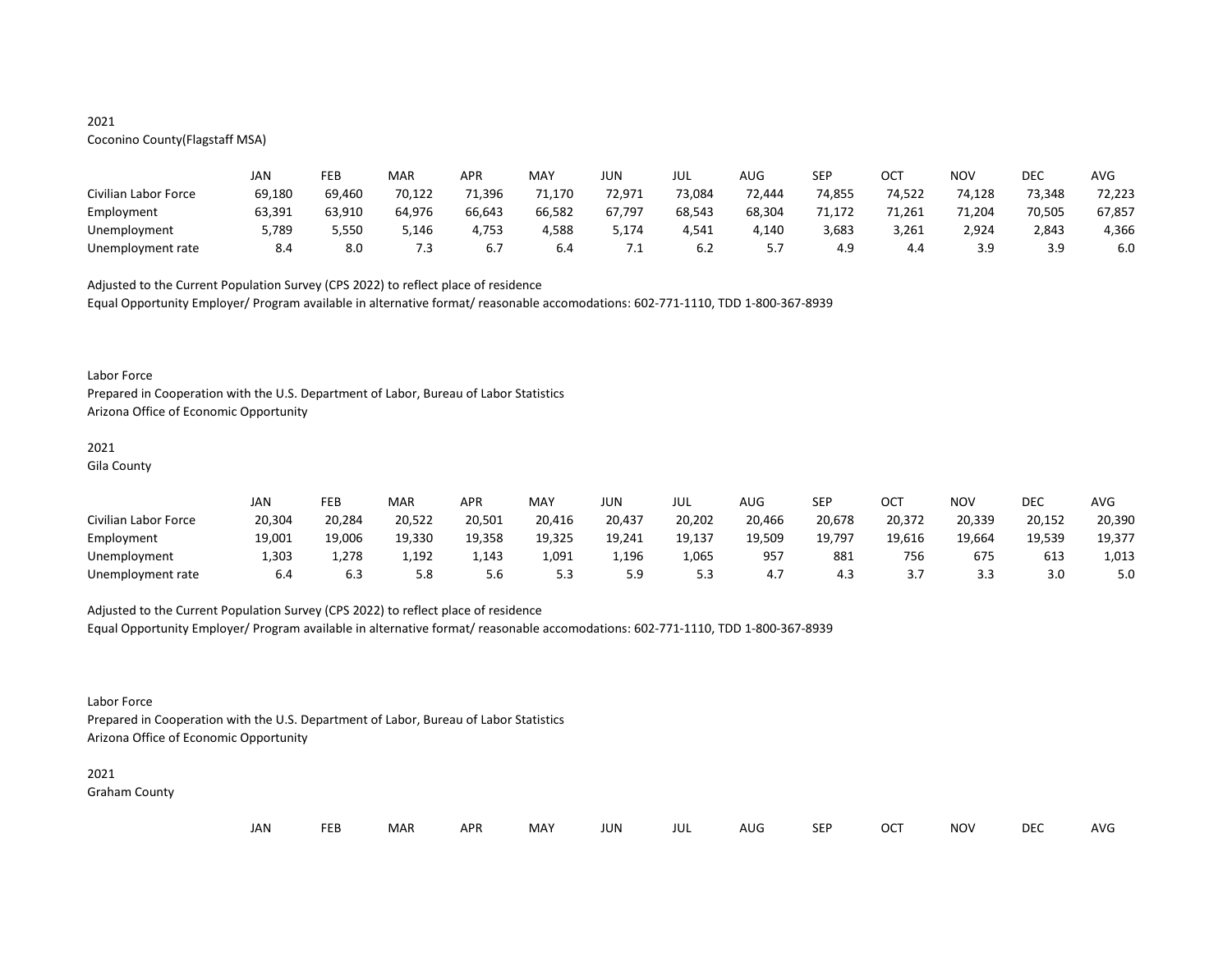| Civilian Labor Force | 15.591 | 15.996 | 16.042 | 16.030 | 15.856 | 15,281 | 14.705 | 15.371 | 15.870 | 15.948 | 15.915 | 15.732     | 15,695 |
|----------------------|--------|--------|--------|--------|--------|--------|--------|--------|--------|--------|--------|------------|--------|
| Employment           | 14,712 | 15,166 | 15,271 | 15,319 | 15,160 | 14,502 | 14,012 | 14,762 | 15,326 | 15,472 | 15.512 | 15,351     | 15,047 |
| Unemployment         | 879    | 830    | 771    | 711    | 696    | 779    | 693    | 609    | 544    | 476    | 403    | 381        | 648    |
| Unemployment rate    | ს.ხ    | ے . د  | 4.8    | 4.4    | 4.4    | ـ . ـ  |        | 4.0    |        | 3.0    | 2.5    | <b>2.4</b> | 4.1    |

Equal Opportunity Employer/ Program available in alternative format/ reasonable accomodations: 602-771-1110, TDD 1-800-367-8939

Labor Force Prepared in Cooperation with the U.S. Department of Labor, Bureau of Labor Statistics Arizona Office of Economic Opportunity

## 2021

Greenlee County

|                      | JAN   | FEB   | MAR   | APR   | MAY   | JUN   | JUL   | AUG   | SEP   | ост   | NOV   | <b>DEC</b> | AVG   |
|----------------------|-------|-------|-------|-------|-------|-------|-------|-------|-------|-------|-------|------------|-------|
| Civilian Labor Force | 4,316 | 4.306 | 4,305 | 4,310 | 4.341 | 4.400 | 4,343 | 4.366 | 4.388 | 4.367 | 4.346 | 4.333      | 4.343 |
| Employment           | 4,085 | 4,086 | 4,100 | 4,106 | 4,145 | 4,185 | 4,163 | 4,208 | 4,245 | 4,243 | 4,234 | 4,233      | 4,169 |
| Unemployment         | 231   | 220   | 205   | 204   | 196   | 215   | 180   | 158   | 143   | 124   | 112   | 100        | 174   |
| Unemployment rate    | 5.4   | ـ . ـ | 4.8   | 4.1   | 4.5   | 4.9   | 4.1   | 3.b   | 3.3   | 2.8   | Z.b   | 2.3        | 4.0   |

Adjusted to the Current Population Survey (CPS 2022) to reflect place of residence Equal Opportunity Employer/ Program available in alternative format/ reasonable accomodations: 602-771-1110, TDD 1-800-367-8939

Labor Force Prepared in Cooperation with the U.S. Department of Labor, Bureau of Labor Statistics Arizona Office of Economic Opportunity

#### 2021

La Paz County

|                      | JAN    | FEB           | MAR   | <b>APR</b> | MAY   | JUN   | JUL   | AUG   | <b>SEP</b> | ОСТ   | <b>NOV</b> | DEC   | <b>AVG</b> |
|----------------------|--------|---------------|-------|------------|-------|-------|-------|-------|------------|-------|------------|-------|------------|
| Civilian Labor Force | 9,111  | 8,904         | 8,984 | 8,518      | 7.975 | 7.993 | 7,910 | 8.450 | 8,690      | 8,886 | 9,035      | 8,926 | 8,616      |
| Employment           | 8,609  | 8,379         | 8,474 | 8,017      | 7,494 | 7,454 | 7,430 | 8,014 | 8,304      | 8,544 | 8,727      | 8,650 | 8,175      |
| Unemployment         | 502    | 525           | 510   | 501        | 481   | 539   | 480   | 436   | 386        | 342   | 308        | 276   | 441        |
| Unemployment rate    | 55<br> | 59<br><b></b> | ر . د | 59<br>ت. ب | 6.0   | 6.7   | 6.1   | ے.د   | 4.4        | 3.8   | 3.4        | ـ . ـ | ۰.۱        |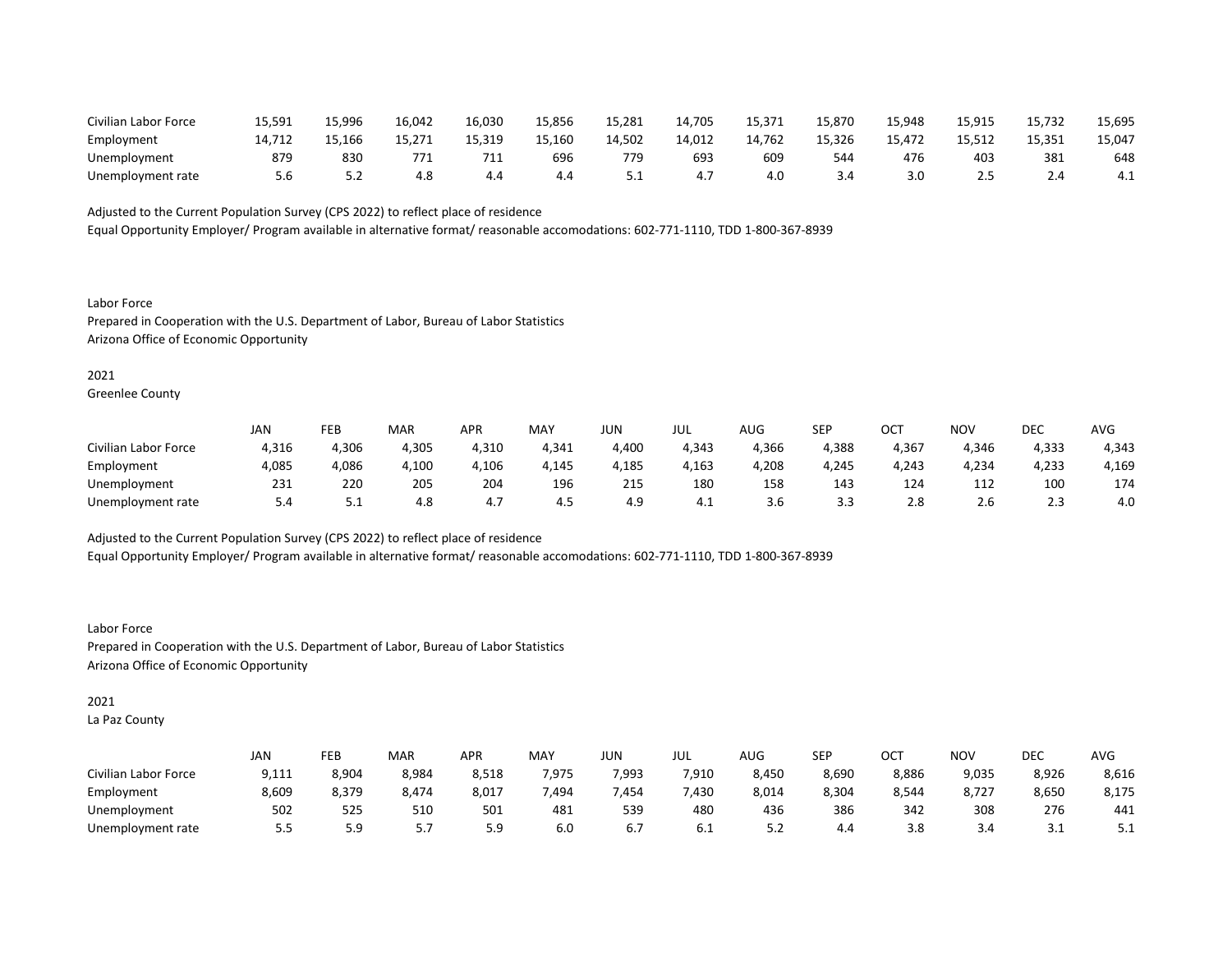Equal Opportunity Employer/ Program available in alternative format/ reasonable accomodations: 602-771-1110, TDD 1-800-367-8939

#### Labor Force

Prepared in Cooperation with the U.S. Department of Labor, Bureau of Labor Statistics Arizona Office of Economic Opportunity

#### 2021

Maricopa County

|                      | JAN       | FEB       | MAR       | <b>APR</b> | MAY       | JUN       | JUL       | AUG       | SEP       | OCT       | NOV       | <b>DEC</b> | AVG       |
|----------------------|-----------|-----------|-----------|------------|-----------|-----------|-----------|-----------|-----------|-----------|-----------|------------|-----------|
| Civilian Labor Force | 2.291.104 | 2.301.606 | 2.302.370 | 2.301.156  | 2.307.899 | 2.320.856 | 2.319.524 | 2.307.142 | 2.319.355 | 2.318.333 | 2.329.932 | 2.323.383  | 2.311.889 |
| Employment           | 2.152.773 | 2.169.222 | 2.178.445 | 2.182.506  | 2,195,288 | 2,197,727 | 2,212,251 | 2,210,558 | 2,234,057 | 2.244.288 | 2.265.143 | 2.264.033  | 2.208.858 |
| Unemployment         | 138.331   | 132.384   | 123.925   | 118.650    | 112.611   | 123.129   | 107.273   | 96.584    | 85.298    | 74.045    | 64.789    | 59.350     | 103,031   |
| Unemployment rate    | 6.0       | 5.8       | 5.4       |            | 4.9       |           | 4.6       | 4.2       |           |           | 2.8       |            | 4.5       |

Adjusted to the Current Population Survey (CPS 2022) to reflect place of residence

Equal Opportunity Employer/ Program available in alternative format/ reasonable accomodations: 602-771-1110, TDD 1-800-367-8939

#### Labor Force

Prepared in Cooperation with the U.S. Department of Labor, Bureau of Labor Statistics Arizona Office of Economic Opportunity

#### 2021

Mohave County(Lake Havasu City-Kingman MSA)

|                      | JAN    | FEB    | MAR    | APR    | MAY    | JUN    | JUL    | AUG    | SEP    | ост    | NOV    | DEC    | AVG    |
|----------------------|--------|--------|--------|--------|--------|--------|--------|--------|--------|--------|--------|--------|--------|
| Civilian Labor Force | 85,036 | 85.640 | 86,048 | 86.666 | 87.268 | 88.660 | 88,693 | 87.761 | 87.971 | 87.532 | 87.955 | 87.343 | 87.215 |
| Employment           | 79.045 | 79,846 | 80,604 | 81,286 | 82,089 | 82,889 | 83,582 | 83,122 | 83.694 | 83,733 | 84.511 | 84,177 | 82,382 |
| Unemployment         | 5,991  | 5.794  | 5.444  | 5,380  | 5,179  | 5.771  | 5,111  | 4,639  | 4,277  | 3,799  | 3.444  | 3,166  | 4,833  |
| Unemployment rate    | 7.0    | 6.8    | 6.3    | 6.2    | 5.9    | 6.5    | 5.8    | ر.ر    | 4.9    | 4.3    | 3.9    | 3.b    | ر…     |

Adjusted to the Current Population Survey (CPS 2022) to reflect place of residence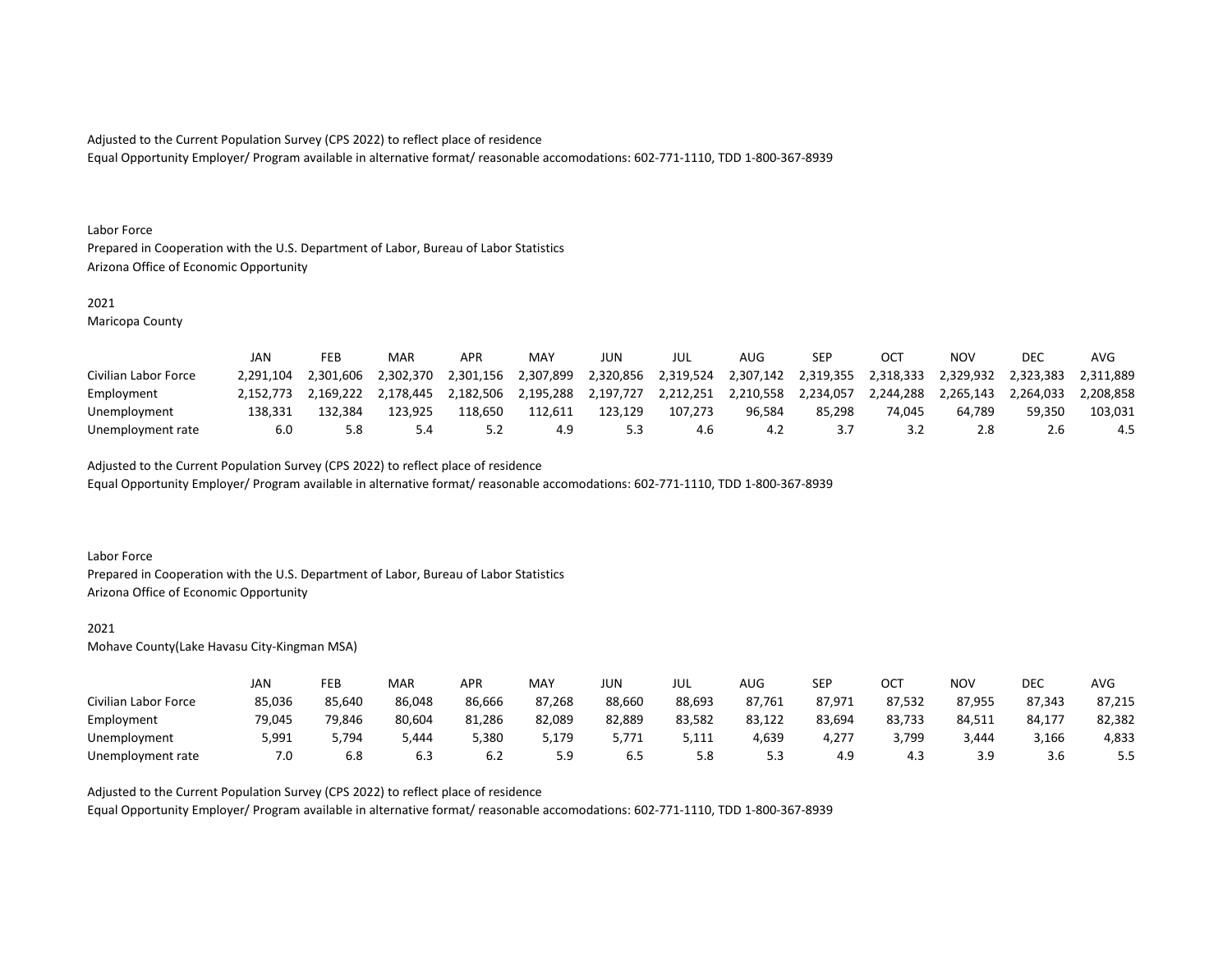#### Labor Force

Prepared in Cooperation with the U.S. Department of Labor, Bureau of Labor Statistics Arizona Office of Economic Opportunity

#### 2021

Navajo County

|                      | JAN    | FEB    | MAR    | <b>APR</b> | MAY    | JUN    | JUL    | <b>AUG</b> | SEP    | ост    | NOV    | DEC    | AVG    |
|----------------------|--------|--------|--------|------------|--------|--------|--------|------------|--------|--------|--------|--------|--------|
| Civilian Labor Force | 38,991 | 38.937 | 39.313 | 39,321     | 39,557 | 39.559 | 38,815 | 39,788     | 40,056 | 39,301 | 38.986 | 38,696 | 39,276 |
| Employment           | 35,775 | 35.774 | 36,349 | 36,510     | 36,812 | 36,450 | 36,073 | 37,299     | 37,820 | 37,327 | 37,229 | 37,033 | 36,704 |
| Unemployment         | 3.216  | 3,163  | 2.964  | 2,811      | 2,745  | 3.109  | 2.742  | 2.489      | 2.236  | 1.974  | 1,757  | 1,663  | 2,572  |
| Unemployment rate    | 8.2    | 8.1    | ט.     | 7.⊥        | 6.9    | 7.9    | ـــ    | 6.3        | 5.6    | 5.0    | 4.5    | 4.3    | 6.5    |

Adjusted to the Current Population Survey (CPS 2022) to reflect place of residence

Equal Opportunity Employer/ Program available in alternative format/ reasonable accomodations: 602-771-1110, TDD 1-800-367-8939

Labor Force Prepared in Cooperation with the U.S. Department of Labor, Bureau of Labor Statistics Arizona Office of Economic Opportunity

#### 2021

Pima County(Tucson MSA)

|                      | JAN     | FEB     | MAR     | APR     | MAY     | JUN     | JUL     | AUG     | SEP     | OCT     | NOV     | DEC     | AVG     |
|----------------------|---------|---------|---------|---------|---------|---------|---------|---------|---------|---------|---------|---------|---------|
| Civilian Labor Force | 479.193 | 479.582 | 481.821 | 479.442 | 482,081 | 480.192 | 478.883 | 479.401 | 484,663 | 480.045 | 483,147 | 482.383 | 480,903 |
| Employment           | 447.726 | 449.407 | 453.411 | 452.151 | 456.195 | 451.831 | 454,009 | 457.053 | 464.591 | 462.589 | 467.844 | 468.330 | 457,095 |
| Unemployment         | 31.467  | 30.175  | 28,410  | 27,291  | 25,886  | 28,361  | 24.874  | 22.348  | 20,072  | 17.456  | 15,303  | 14,053  | 23,808  |
| Unemployment rate    | 6.6     | 6.3     | 5.9     |         | 5.4     | 5.9     | 5.2     | 4.,     | 4.1     |         | ے . د   | 2.9     | 5.0     |

Adjusted to the Current Population Survey (CPS 2022) to reflect place of residence

Equal Opportunity Employer/ Program available in alternative format/ reasonable accomodations: 602-771-1110, TDD 1-800-367-8939

Labor Force Prepared in Cooperation with the U.S. Department of Labor, Bureau of Labor Statistics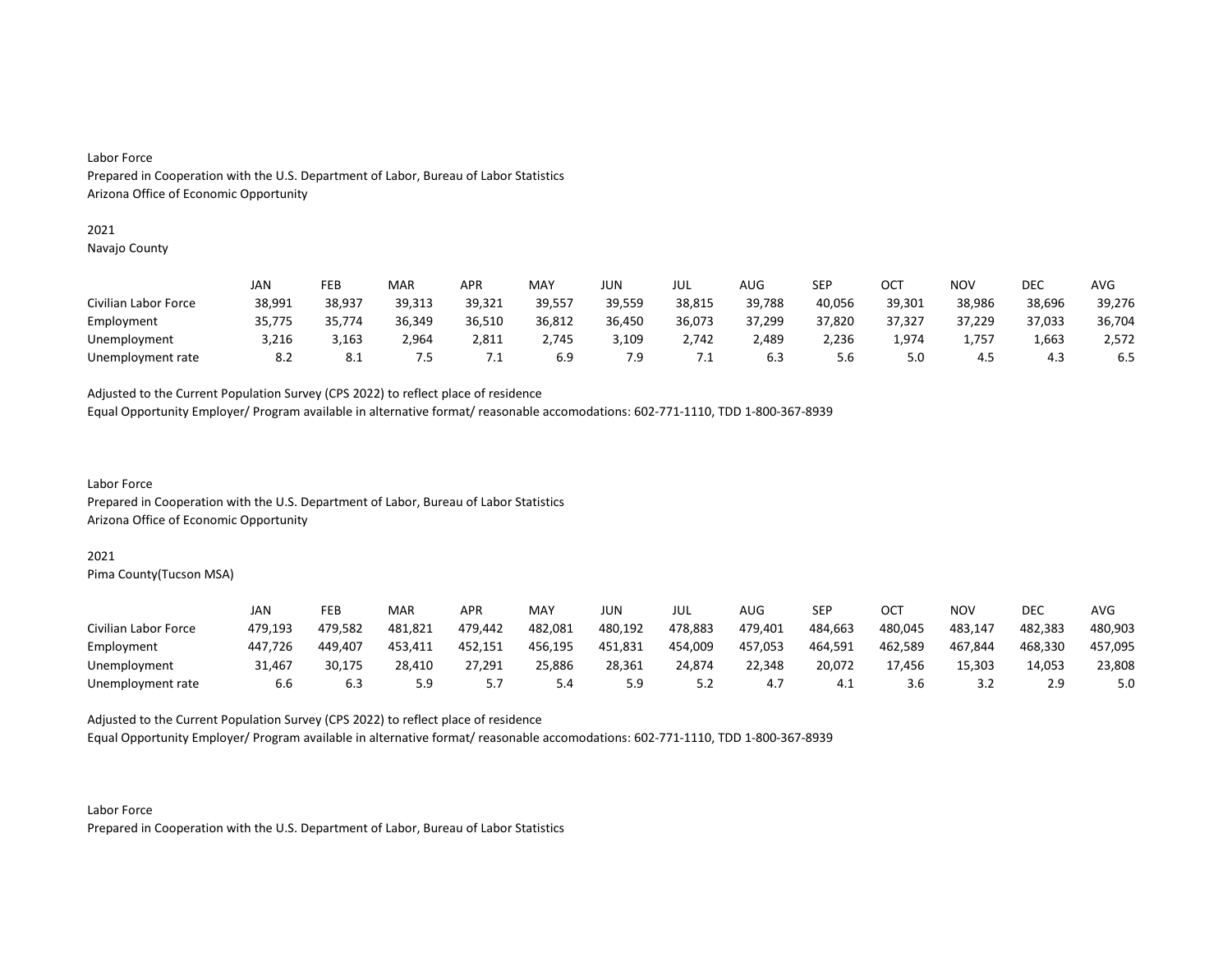#### Arizona Office of Economic Opportunity

# 2021

Pinal County

|                      | JAN     | FEB     | MAR     | <b>APR</b> | MAY     | JUN     | JUL     | AUG     | SEP     | OCT     | NOV     | DEC     | AVG     |
|----------------------|---------|---------|---------|------------|---------|---------|---------|---------|---------|---------|---------|---------|---------|
| Civilian Labor Force | 191.685 | 192.101 | 192.531 | 191.303    | 190,094 | 191.276 | 191,180 | 191.496 | 193,239 | 193,976 | 195,370 | 194.624 | 192,406 |
| Employment           | 180.091 | 180.773 | 181.836 | 181.011    | 180.140 | 180.318 | 181,524 | 182,865 | 185,513 | 187.284 | 189.460 | 189.193 | 183,334 |
| Unemployment         | 11.594  | 11.328  | 10,695  | 10.292     | 9,954   | 10,958  | 9,656   | 8,631   | 7,726   | 6,692   | 5,910   | 5.431   | 9,072   |
| Unemployment rate    | 6.0     | 5.9     | 5.6     | 5.4        | 5.2     |         | 5.1     | 4.5     | 4.0     |         | 3.0     | 2.8     | 4.7     |

Adjusted to the Current Population Survey (CPS 2022) to reflect place of residence Equal Opportunity Employer/ Program available in alternative format/ reasonable accomodations: 602-771-1110, TDD 1-800-367-8939

#### Labor Force

Prepared in Cooperation with the U.S. Department of Labor, Bureau of Labor Statistics Arizona Office of Economic Opportunity

#### 2021

Santa Cruz County

|                      | JAN    | FEB         | <b>MAR</b> | APR    | MA۱    | JUN    | JUL    | <b>AUG</b> | <b>SEP</b> | OCT    | ΝΟν    | DEC    | AVG    |
|----------------------|--------|-------------|------------|--------|--------|--------|--------|------------|------------|--------|--------|--------|--------|
| Civilian Labor Force | 19,358 | 19.260      | 19.402     | 19.150 | 19.100 | 18,771 | 18,025 | 18,391     | 18,733     | 18,718 | 19.176 | 19,217 | 18,942 |
| Employment           | 17.525 | 17.468      | 17.651     | 17.470 | 17.490 | 16.906 | 16.193 | 16.569     | 17.045     | 17.247 | 17.926 | 18,080 | 17,298 |
| Unemployment         | 1,833  | 1,792       | 1,751      | 1,680  | 1,610  | 1,865  | 1,832  | 1,822      | 1,688      | 1.471  | 1,250  | 1,137  | 1,644  |
| Unemployment rate    | 9.5    | a a<br>د. ت | 9.0        | 8.8    | 8.4    | 9.9    | 10.2   | 9.9        | 9.0        |        | 6.5    |        | 8.7    |

Adjusted to the Current Population Survey (CPS 2022) to reflect place of residence

Equal Opportunity Employer/ Program available in alternative format/ reasonable accomodations: 602-771-1110, TDD 1-800-367-8939

Labor Force Prepared in Cooperation with the U.S. Department of Labor, Bureau of Labor Statistics Arizona Office of Economic Opportunity

2021 Yavapai County(Prescott MSA)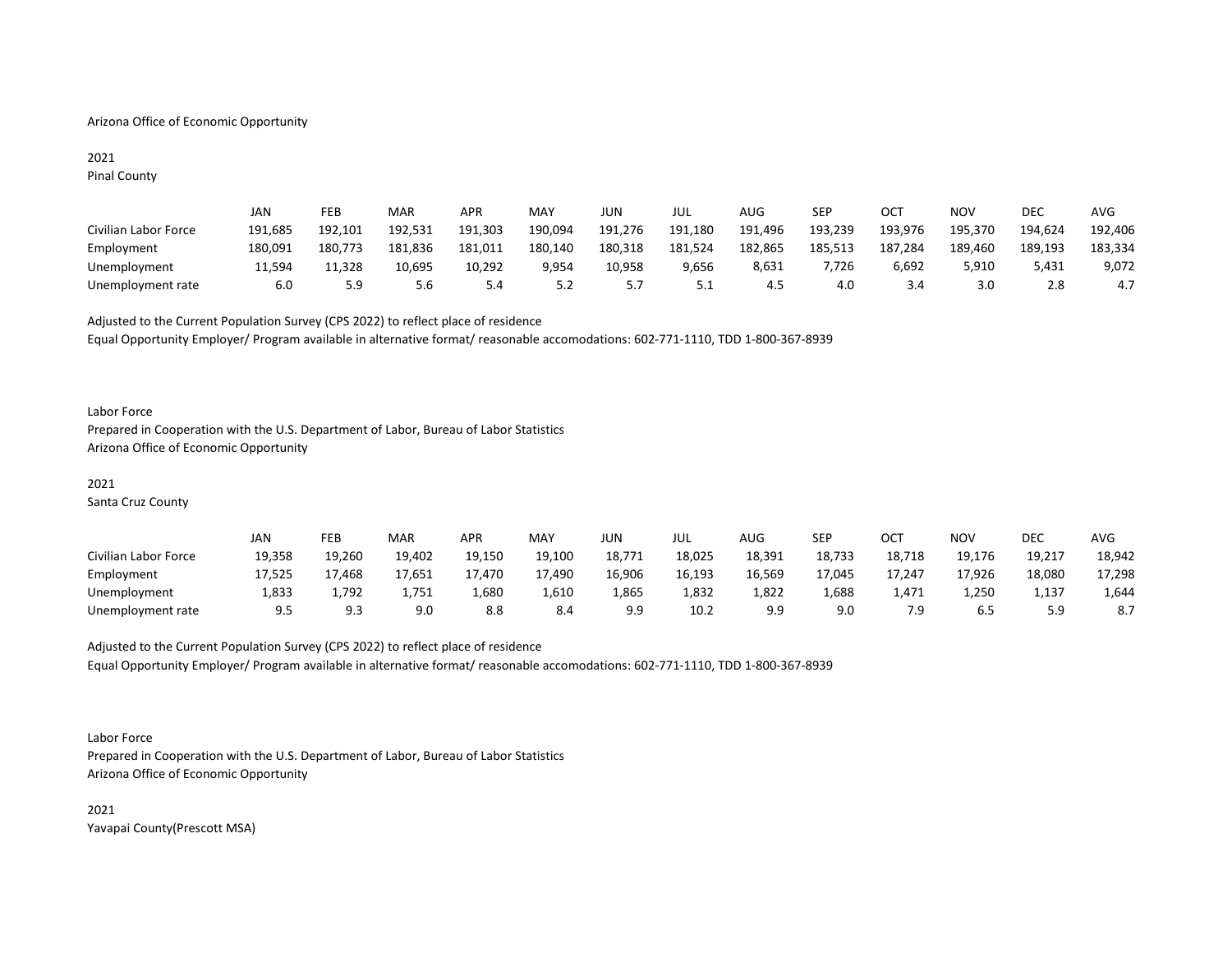|                      | JAN     | FEB     | MAR     | <b>APR</b> | MAY     | JUN     | jul     | AUG     | SEP     | OCT     | NOV     | DEC        | AVG     |
|----------------------|---------|---------|---------|------------|---------|---------|---------|---------|---------|---------|---------|------------|---------|
| Civilian Labor Force | 103,189 | 103.813 | 104.755 | 104,638    | 105,071 | 105,605 | 105,569 | 104,910 | 106,516 | 105.509 | 106,091 | 105,633    | 105,108 |
| Employment           | 97.483  | 98.317  | 99,585  | 99,616     | 100,292 | 100,379 | 101,008 | 100,880 | 102,899 | 102,378 | 103,305 | 103,109    | 100,771 |
| Unemployment         | 5.706   | 5.496   | 5.170   | 5,022      | 4.779   | 5,226   | 4.561   | 4.030   | 3,617   | 3,131   | 2.786   | 2,524      | 4,337   |
| Unemployment rate    | 5.5     |         | 4.9     | 4.8        | 4.5     | 4.9     | 4.3     | 3.8     | 3.4     | 3.0     | 2.6     | <b>2.4</b> | 4.⊥     |

Equal Opportunity Employer/ Program available in alternative format/ reasonable accomodations: 602-771-1110, TDD 1-800-367-8939

Labor Force

Prepared in Cooperation with the U.S. Department of Labor, Bureau of Labor Statistics Arizona Office of Economic Opportunity

#### 2021

Yuma County(Yuma MSA)

|                      | JAN    | FEB    | MAR    | APR    | MAY    | JUN    | JUL    | AUG    | SEP    | OCT    | <b>NOV</b> | <b>DEC</b> | AVG    |
|----------------------|--------|--------|--------|--------|--------|--------|--------|--------|--------|--------|------------|------------|--------|
| Civilian Labor Force | 93,328 | 91.904 | 93.011 | 90.624 | 88.884 | 91.854 | 92.301 | 95.842 | 96.660 | 96.696 | 97.216     | 96.004     | 93,693 |
| Employment           | 83,791 | 82.548 | 83,682 | 80,095 | 76,351 | 76,314 | 76,881 | 79,974 | 82,719 | 84,425 | 86,224     | 86,093     | 81,591 |
| Unemployment         | 9,537  | 9,356  | 9,329  | 10.529 | 12,533 | 15.540 | 15.420 | 15.868 | 13.941 | 12.271 | 10.992     | 9,911      | 12.102 |
| Unemployment rate    | 10.2   | 10.2   | 10.0   | 11.6   | 14.1   | 16.9   | 16.7   | 16.6   | 14.4   | 12.7   | 11.3       | 10.3       | 12.9   |

Adjusted to the Current Population Survey (CPS 2022) to reflect place of residence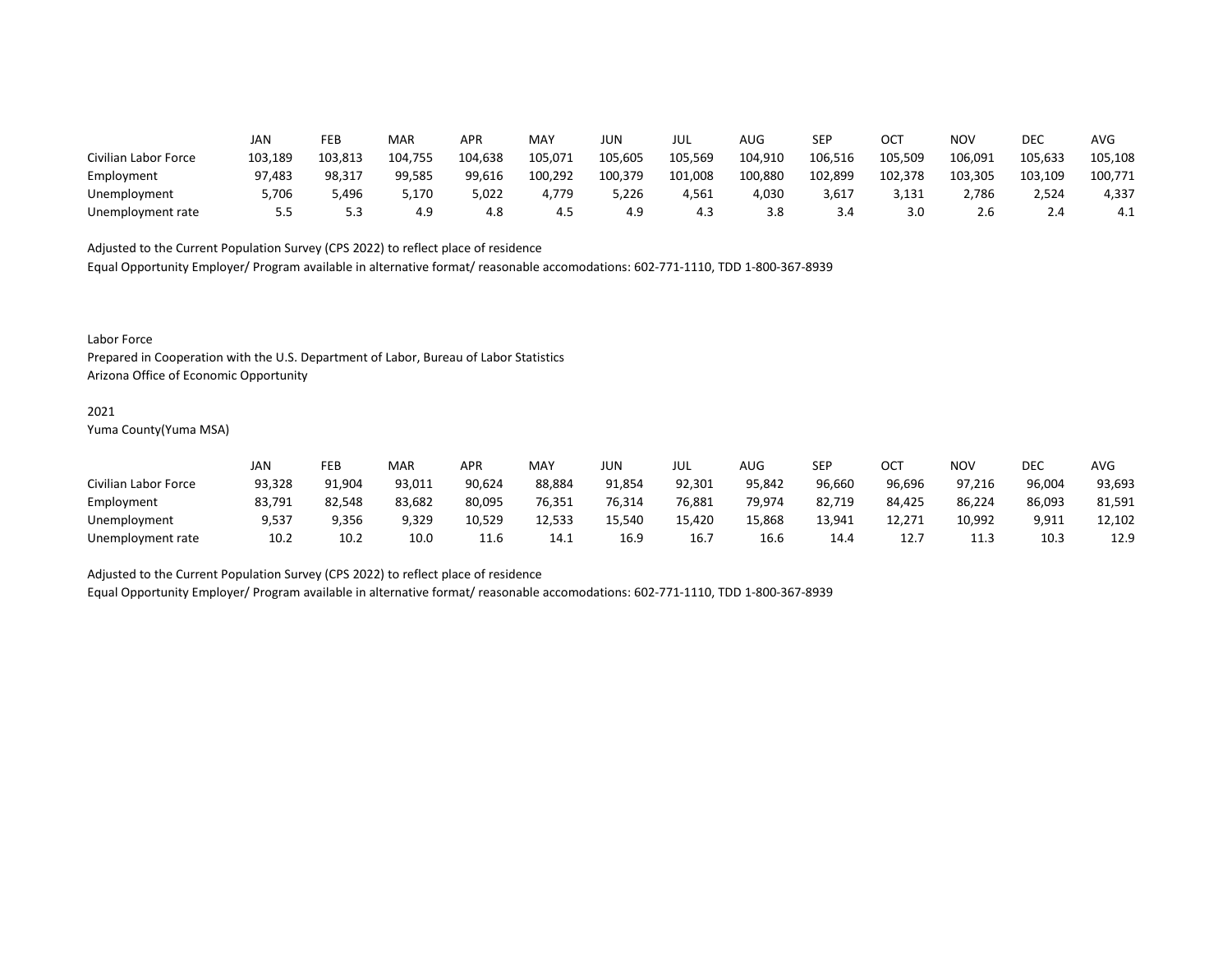## Labor Force Prepared in Cooperation with the U.S. Department of Labor, Bureau of Labor Statistics Arizona Office of Economic Opportunity

#### 2020

Apache County

|                      | JAN    | FEB    | MAR    | APR    | MAY    | <b>JUN</b> | JUL    | AUG    | SEP    | OCT    | ΝΟν    | DEC    | <b>AVG</b> |
|----------------------|--------|--------|--------|--------|--------|------------|--------|--------|--------|--------|--------|--------|------------|
| Civilian Labor Force | 20,393 | 20,212 | 20,448 | 19,477 | 19,069 | 18,860     | 18,876 | 19,641 | 19,703 | 19,268 | 19,027 | 19,045 | 19,502     |
| Employment           | 18,021 | 17,981 | 17.777 | 16,420 | 16,465 | 15,937     | 16,008 | 17,191 | 17.443 | 17,358 | 17,113 | 16,983 | 17,058     |
| Unemployment         | 2.372  | 2.231  | 2.671  | 3,057  | 2.604  | 2,923      | 2,868  | 2.450  | 2,260  | 1,910  | 1.914  | 2.062  | 2.444      |
| Unemployment rate    | 11.6   | 11.0   | 13.1   | 15.7   | 13.7   | 15.5       | 15.2   | 12.5   | 11.5   | 9.9    | 10.1   | 10.8   | 12.5       |

Adjusted to the Current Population Survey (CPS 2022) to reflect place of residence

Equal Opportunity Employer/ Program available in alternative format/ reasonable accomodations: 602-771-1110, TDD 1-800-367-8939

## Labor Force

Prepared in Cooperation with the U.S. Department of Labor, Bureau of Labor Statistics Arizona Office of Economic Opportunity

### 2020

Cochise County(Sierra-Vista Douglas MSA)

|                      | JAN    | FEB    | MAR    | <b>APR</b> | MAY    | JUN    | JUL    | AUG    | SEP    | ост    | NOV    | DEC    | <b>AVG</b> |
|----------------------|--------|--------|--------|------------|--------|--------|--------|--------|--------|--------|--------|--------|------------|
| Civilian Labor Force | 50,199 | 50.379 | 50,763 | 48,325     | 48,439 | 49,425 | 49.998 | 50,505 | 50,972 | 50,890 | 50,775 | 50,410 | 50,090     |
| Employment           | 47.129 | 47.445 | 47.316 | 42.922     | 44.072 | 45.373 | 46.093 | 47.275 | 48.031 | 48.328 | 48.229 | 47.690 | 46,659     |
| Unemployment         | 3,070  | 2,934  | 3,447  | 5,403      | 4,367  | 4,052  | 3,905  | 3,230  | 2,941  | 2,562  | 2,546  | 2,720  | 3,431      |
| Unemployment rate    | 6.1    | 5.8    | 6.8    | 11.2       | 9.0    | 8.2    | 7.8    | 6.4    | 5.8    | 5.0    | 5.0    | 4.ر    | 6.8        |

Adjusted to the Current Population Survey (CPS 2022) to reflect place of residence

Equal Opportunity Employer/ Program available in alternative format/ reasonable accomodations: 602-771-1110, TDD 1-800-367-8939

Labor Force Prepared in Cooperation with the U.S. Department of Labor, Bureau of Labor Statistics Arizona Office of Economic Opportunity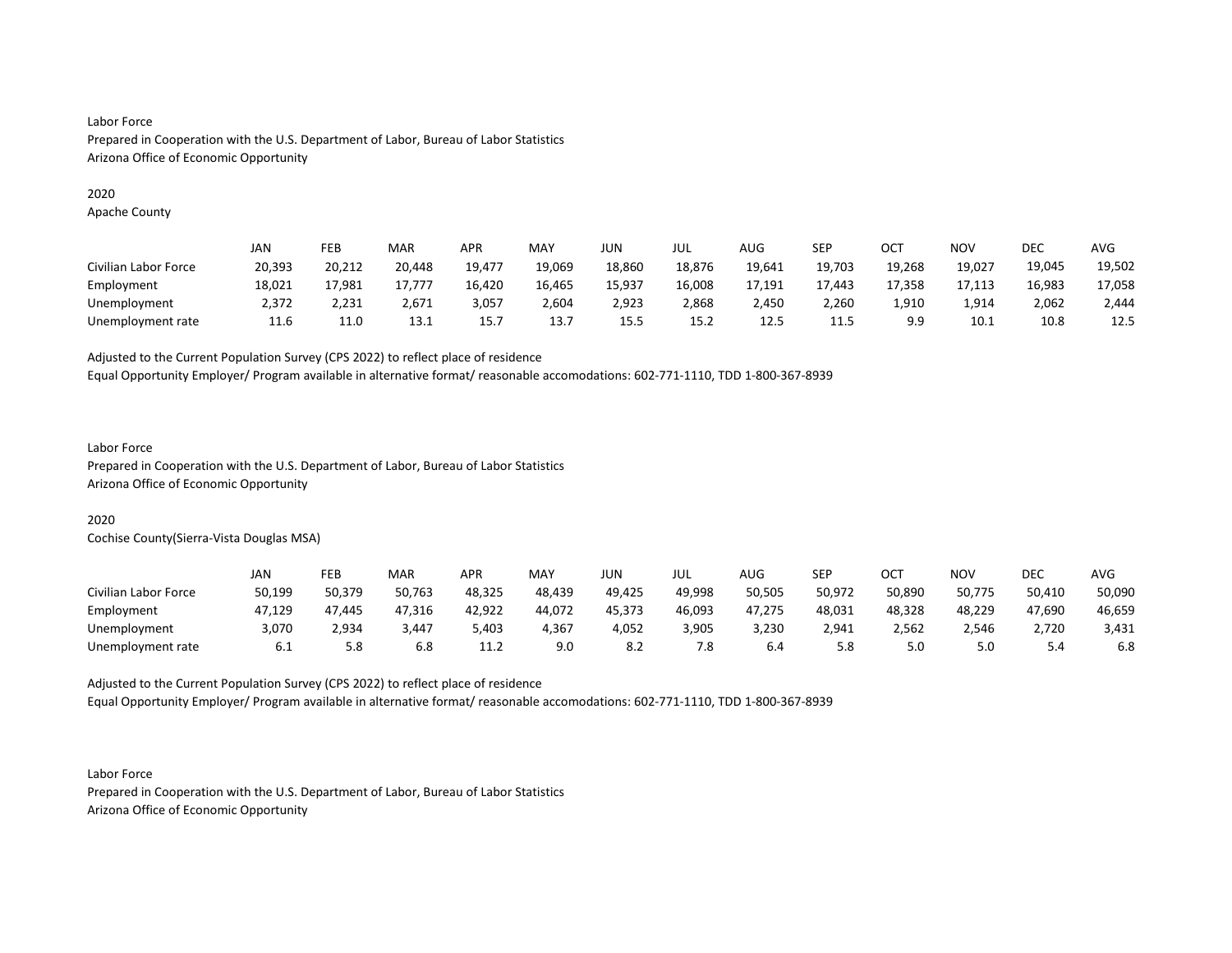## 2020

## Coconino County(Flagstaff MSA)

|                      | JAN    | FEB    | MAR    | <b>APR</b> | MAY    | JUN    | JUL    | AUG                   | <b>SEP</b> | ост    | <b>NOV</b> | DEC    | <b>AVG</b> |
|----------------------|--------|--------|--------|------------|--------|--------|--------|-----------------------|------------|--------|------------|--------|------------|
| Civilian Labor Force | 74.674 | 74.725 | 75,171 | 70,006     | 69,584 | 71,875 | 71,586 | 72,115                | 72,256     | 11,710 | 70.676     | 69,812 | 72,016     |
| Employment           | 69.629 | 70.021 | 69,544 | 57.897     | 59,733 | 63,273 | 63,735 | 65,581                | 66,421     | 66.581 | 65.585     | 64.310 | 65,193     |
| Unemployment         | 5,045  | 4.704  | 5,627  | 12,109     | 9,851  | 8,602  | 7,851  | 6,534                 | 5,835      | 5,129  | 5,091      | 5,502  | 6,823      |
| Unemployment rate    | 6.8    | 6.3    | 7.5    | 17.3       | 14.2   | 12.0   | 11.0   | Q <sub>1</sub><br>ے ت | 8.1        | ے ،    | . . 2      | 7.9    | 9.5        |

Adjusted to the Current Population Survey (CPS 2022) to reflect place of residence Equal Opportunity Employer/ Program available in alternative format/ reasonable accomodations: 602-771-1110, TDD 1-800-367-8939

#### Labor Force

Prepared in Cooperation with the U.S. Department of Labor, Bureau of Labor Statistics Arizona Office of Economic Opportunity

## 2020

Gila County

|                      | JAN    | FEB    | <b>MAR</b> | APR    | MAY    | JUN    | JUL    | AUG    | SEP    | OCT    | NO\    | <b>DEC</b> | <b>AVG</b> |
|----------------------|--------|--------|------------|--------|--------|--------|--------|--------|--------|--------|--------|------------|------------|
| Civilian Labor Force | 20,341 | 20.152 | 20,194     | 19,981 | 20,116 | 20.302 | 20,270 | 20,718 | 20,716 | 20,515 | 20.587 | 20,366     | 20,355     |
| Employment           | 19,068 | 18.940 | 18,737     | 17,573 | 18,229 | 18,561 | 18,532 | 19,250 | 19,348 | 19,299 | 19,354 | 19,070     | 18,830     |
| Unemployment         | 1.273  | 1,212  | 1,457      | 2,408  | 1,887  | 1.741  | 1,738  | 1,468  | 1,368  | 1,216  | 1,233  | 1,296      | 1,525      |
| Unemployment rate    | 6.3    | 6.0    | ے ،        | 12.1   | 9.4    | 8.6    | 8.6    | ـ .    | 6.b    | 5.9    | 6.0    | 6.4        | ر.,        |

Adjusted to the Current Population Survey (CPS 2022) to reflect place of residence Equal Opportunity Employer/ Program available in alternative format/ reasonable accomodations: 602-771-1110, TDD 1-800-367-8939

Labor Force

Prepared in Cooperation with the U.S. Department of Labor, Bureau of Labor Statistics Arizona Office of Economic Opportunity

#### 2020 Graham County

| JAN | FEB | MAR | <b>APR</b> | MAY | <b>JUN</b> | JUL | AUG | SEP | <b>OCT</b> | <b>NOV</b> | <b>DEC</b> | <b>AVG</b> |
|-----|-----|-----|------------|-----|------------|-----|-----|-----|------------|------------|------------|------------|
|     |     |     |            |     |            |     |     |     |            |            |            |            |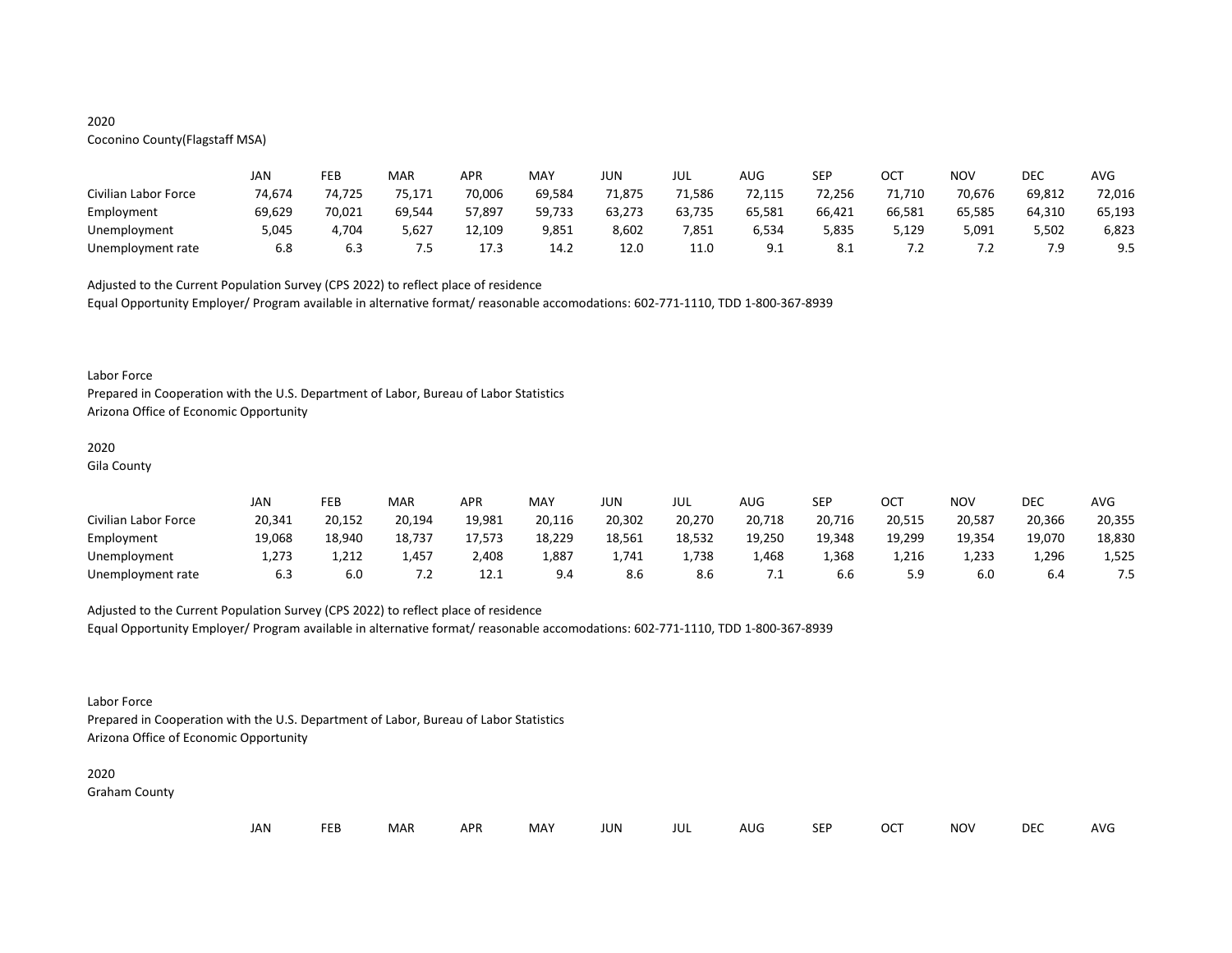| Civilian Labor Force | 15,203 | 15,617 | 15,663 | 14,854 | 15,054 | 15,042 | 14,690 | 15,352 | 15,916     | 15,911 | 15,912 | 15,737 | 15,412 |
|----------------------|--------|--------|--------|--------|--------|--------|--------|--------|------------|--------|--------|--------|--------|
| Employment           | 14.399 | 14.822 | 14.718 | 13.711 | 13.946 | 13.830 | 13.510 | 14.402 | 15.048     | 15.163 | 15.152 | 14.872 | 14.464 |
| Unemployment         | 804    | 795    | 945    | 1,143  | 1,108  | 1,212  | 1,180  | 950    | 868        | 748    | 760    | 865    | 948    |
| Unemployment rate    |        | ـ . ـ  | 6.0    | . .    | ٠.     | ð. 1   | 8.0    |        | - -<br>ر.ر | 4.,    | 4.8    |        | 6.2    |

Equal Opportunity Employer/ Program available in alternative format/ reasonable accomodations: 602-771-1110, TDD 1-800-367-8939

Labor Force Prepared in Cooperation with the U.S. Department of Labor, Bureau of Labor Statistics Arizona Office of Economic Opportunity

### 2020

Greenlee County

|                      | JAN   | FEB   | MAR   | APR   | MAY   | JUN   | JUL   | AUG          | SEP   | ост   | NOV   | <b>DEC</b> | AVG   |
|----------------------|-------|-------|-------|-------|-------|-------|-------|--------------|-------|-------|-------|------------|-------|
| Civilian Labor Force | 4,371 | 4,401 | 4.445 | 4,317 | 4.290 | 4,301 | 4.249 | 4.285        | 4.270 | 4.270 | 4.247 | 4,241      | 4,307 |
| Employment           | 4,202 | 4,235 | 4,243 | 4,086 | 4,068 | 4,009 | 3,947 | 4,034        | 4,045 | 4,062 | 4,040 | 4,017      | 4,082 |
| Unemployment         | 169   | 166   | 202   | 231   | 222   | 292   | 302   | 251          | 225   | 208   | 207   | 224        | 225   |
| Unemployment rate    | 3.9   | 3.8   | 4.5   | 5.4   | 5.2   | 6.8   |       | г. α<br>ت. ب | 5.3   | 4.9   | 4.9   | ں ، ب      | ے.د   |

Adjusted to the Current Population Survey (CPS 2022) to reflect place of residence Equal Opportunity Employer/ Program available in alternative format/ reasonable accomodations: 602-771-1110, TDD 1-800-367-8939

Labor Force Prepared in Cooperation with the U.S. Department of Labor, Bureau of Labor Statistics Arizona Office of Economic Opportunity

#### 2020

La Paz County

|                      | <b>JAN</b> | FEB   | MAR   | APR   | MAY   | JUN   | JUL   | AUG   | SEP   | OCT   | NOV   | DEC   | <b>AVG</b> |
|----------------------|------------|-------|-------|-------|-------|-------|-------|-------|-------|-------|-------|-------|------------|
| Civilian Labor Force | 9,180      | 9,153 | 9,516 | 8,187 | 7,993 | 8.100 | 7,966 | 8,269 | 8.778 | 9.133 | 9,390 | 9,054 | 8,726      |
| Employment           | 8,572      | 8,567 | 8,816 | 416,  | 7,360 | 460,  | 7,320 | 7,638 | 8,174 | 8,639 | 8,905 | 8,540 | 8,117      |
| Unemployment         | 608        | 586   | 700   | 771   | 633   | 640   | 646   | 631   | 604   | 494   | 485   | 514   | 609        |
| Unemployment rate    | 6.6        | b.4   | 4.    | 9.4   | 7.9   | 7.9   | 8.1   | ′.б   | 6.9   | 5.4   | 5.2   | .     | 7.0        |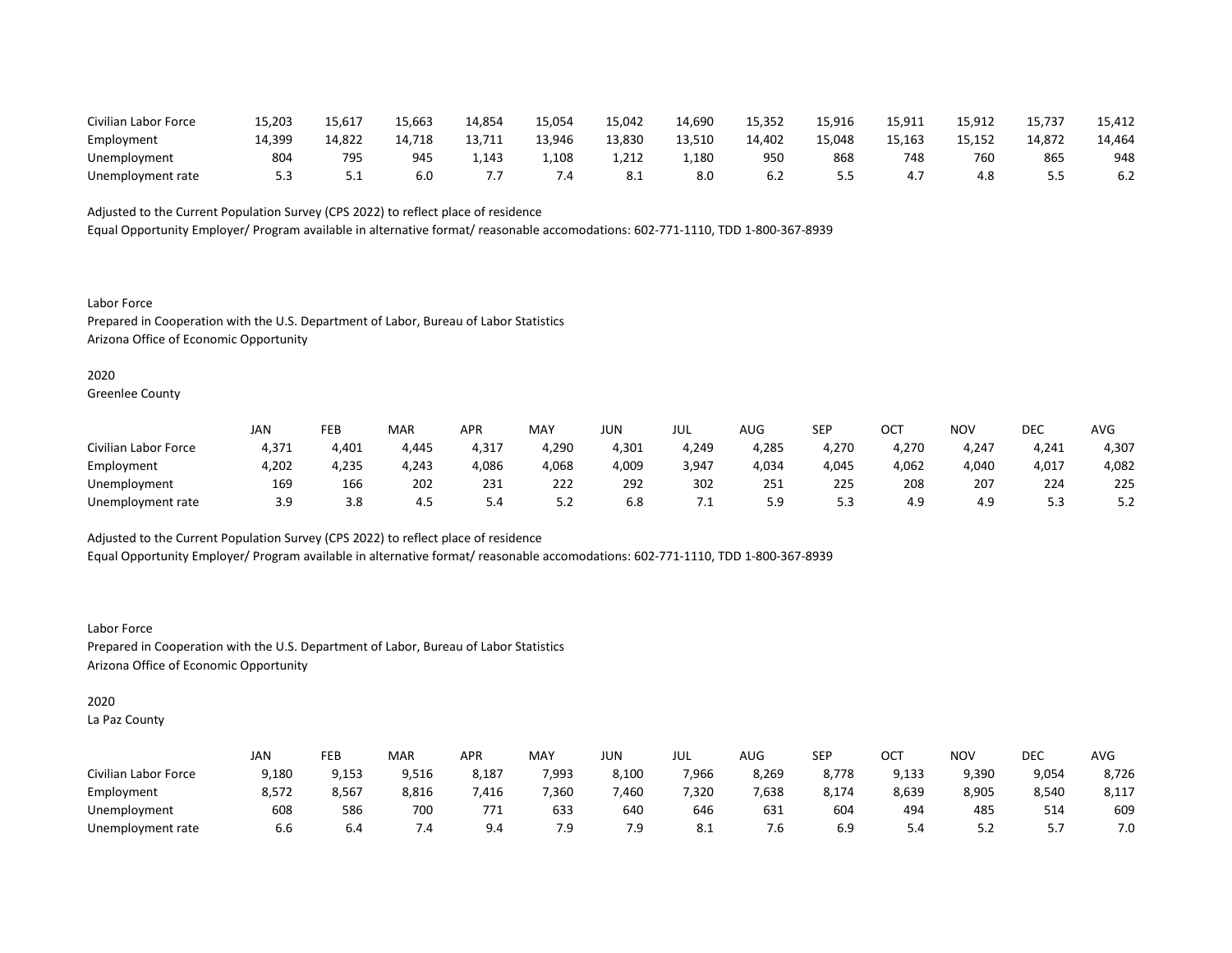Equal Opportunity Employer/ Program available in alternative format/ reasonable accomodations: 602-771-1110, TDD 1-800-367-8939

#### Labor Force

Prepared in Cooperation with the U.S. Department of Labor, Bureau of Labor Statistics Arizona Office of Economic Opportunity

#### 2020

Maricopa County

|                      | JAN       | FEB       | MAR       | <b>APR</b>       | MAY       | JUN       | JUL       | AUG       | SEP       | OCT       | NOV       | <b>DEC</b> | AVG       |
|----------------------|-----------|-----------|-----------|------------------|-----------|-----------|-----------|-----------|-----------|-----------|-----------|------------|-----------|
| Civilian Labor Force | 2.272.861 | 2.281.937 | 2.269.254 | 2.195.961        | 2.212.060 | 2,241,006 | 2.253.291 | 2.256.026 | 2.259.900 | 2.274.518 | 2.281.746 | 2.285.035  | 2.256.967 |
| Employment           | 2.174.461 | 2.186.006 | 2.154.098 | 1,913,766        | 1.980.640 | 2,033,497 | 2,053,831 | 2.092.568 | 2,110,739 | 2.139.323 | 2.149.472 | 2.148.690  | 2.094.758 |
| Unemployment         | 98.400    | 95.931    | 115.156   | 282.195          | 231.420   | 207.509   | 199.460   | 163.458   | 149.161   | 135.195   | 132.274   | 136.345    | 162.209   |
| Unemployment rate    | 4.3       |           |           | 12. <sup>o</sup> | 10.5      |           | 8.9       |           | 6.6       |           | 5.8       | 6.0        |           |

Adjusted to the Current Population Survey (CPS 2022) to reflect place of residence

Equal Opportunity Employer/ Program available in alternative format/ reasonable accomodations: 602-771-1110, TDD 1-800-367-8939

#### Labor Force

Prepared in Cooperation with the U.S. Department of Labor, Bureau of Labor Statistics Arizona Office of Economic Opportunity

#### 2020

Mohave County(Lake Havasu City-Kingman MSA)

|                      | JAN    | FEB    | MAR    | APR    | <b>MAY</b> | JUN    | JUL    | AUG    | SEP    | ост    | NOV    | <b>DEC</b> | <b>AVG</b>     |
|----------------------|--------|--------|--------|--------|------------|--------|--------|--------|--------|--------|--------|------------|----------------|
| Civilian Labor Force | 85,935 | 85,891 | 85,716 | 86,015 | 87.391     | 86,333 | 86,626 | 86,013 | 86.002 | 85,176 | 85,133 | 84,937     | 85,930         |
| Employment           | 80.450 | 80.676 | 79,463 | 69.327 | 72,733     | 76.137 | 77.442 | 78.252 | 78.897 | 79.125 | 79.297 | 78,876     | 77,556         |
| Unemployment         | 5,485  | 5,215  | 6,253  | 16,688 | 14,658     | 10.196 | 9,184  | 7.761  | ,105   | 6,051  | 5,836  | 6,061      | 8,374          |
| Unemployment rate    | 6.4    | 6.I    | 7.3    | 19.4   | 16.8       | 11.8   | 10.6   | 9.0    | 8.3    | . .    | 6.9    | . .        | Q <sub>7</sub> |

Adjusted to the Current Population Survey (CPS 2022) to reflect place of residence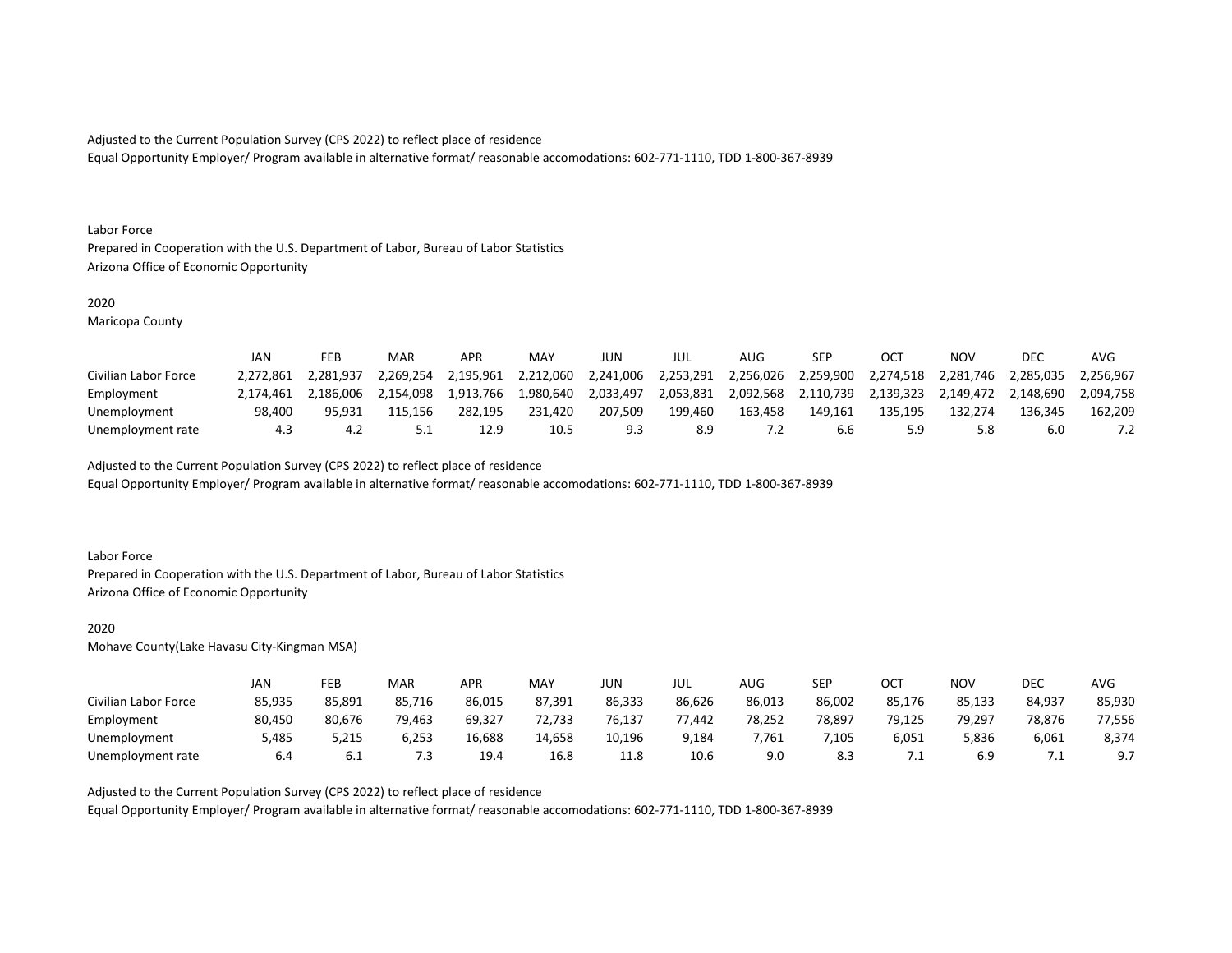#### Labor Force

Prepared in Cooperation with the U.S. Department of Labor, Bureau of Labor Statistics Arizona Office of Economic Opportunity

#### 2020

Navajo County

|                      | JAN    | FEB    | MAR    | <b>APR</b> | MAY    | JUN    | JUL    | <b>AUG</b> | SEP    | ОСТ    | NOV    | DEC    | AVG    |
|----------------------|--------|--------|--------|------------|--------|--------|--------|------------|--------|--------|--------|--------|--------|
| Civilian Labor Force | 39,179 | 38.993 | 39.382 | 38.004     | 38.258 | 38.665 | 38,673 | 40,031     | 40,416 | 39,745 | 39,474 | 39,418 | 39,186 |
| Employment           | 35,721 | 35,700 | 35,440 | 32,405     | 33,668 | 33.949 | 34,161 | 36,134     | 36,898 | 36,789 | 36,523 | 36,262 | 35,304 |
| Unemployment         | 3,458  | 3,293  | 3.942  | 5,599      | 4,590  | 4.716  | 4.512  | 3,897      | 3,518  | 2.956  | 2,951  | 3,156  | 3,882  |
| Unemployment rate    | 8.8    | 8.4    | 10.0   | 14.7       | 12.0   | 12.2   | 11.7   | - a        | 8.7    | 7.4    | ر.,    | 8.0    | 9.9    |

Adjusted to the Current Population Survey (CPS 2022) to reflect place of residence

Equal Opportunity Employer/ Program available in alternative format/ reasonable accomodations: 602-771-1110, TDD 1-800-367-8939

Labor Force Prepared in Cooperation with the U.S. Department of Labor, Bureau of Labor Statistics Arizona Office of Economic Opportunity

#### 2020

Pima County(Tucson MSA)

|                      | JAN     | FEB     | MAR     | APR     | MAY     | JUN     | JUL     | AUG     | SEP     | OCT     | NOV     | <b>DEC</b> | <b>AVG</b> |
|----------------------|---------|---------|---------|---------|---------|---------|---------|---------|---------|---------|---------|------------|------------|
| Civilian Labor Force | 484.926 | 490.128 | 487.483 | 469.947 | 472.327 | 475.792 | 476.442 | 477.592 | 479.140 | 479.140 | 479.705 | 479.518    | 479.345    |
| Employment           | 461.615 | 467.522 | 460,397 | 407,918 | 421,876 | 430.567 | 432,958 | 442.604 | 446.872 | 449.352 | 450,420 | 448.893    | 443,416    |
| Unemployment         | 23,311  | 22.606  | 27,086  | 62.029  | 50,451  | 45.225  | 43.484  | 34.988  | 32,268  | 29.788  | 29,285  | 30,625     | 35,929     |
| Unemployment rate    | 4.8     | 4.6     | 5.6     | 13.2    | 10.7    | 9.5     | 9.1     | 7.3     | 6.7     | 6.2     | 6.1     | 6.4        |            |

Adjusted to the Current Population Survey (CPS 2022) to reflect place of residence

Equal Opportunity Employer/ Program available in alternative format/ reasonable accomodations: 602-771-1110, TDD 1-800-367-8939

Labor Force Prepared in Cooperation with the U.S. Department of Labor, Bureau of Labor Statistics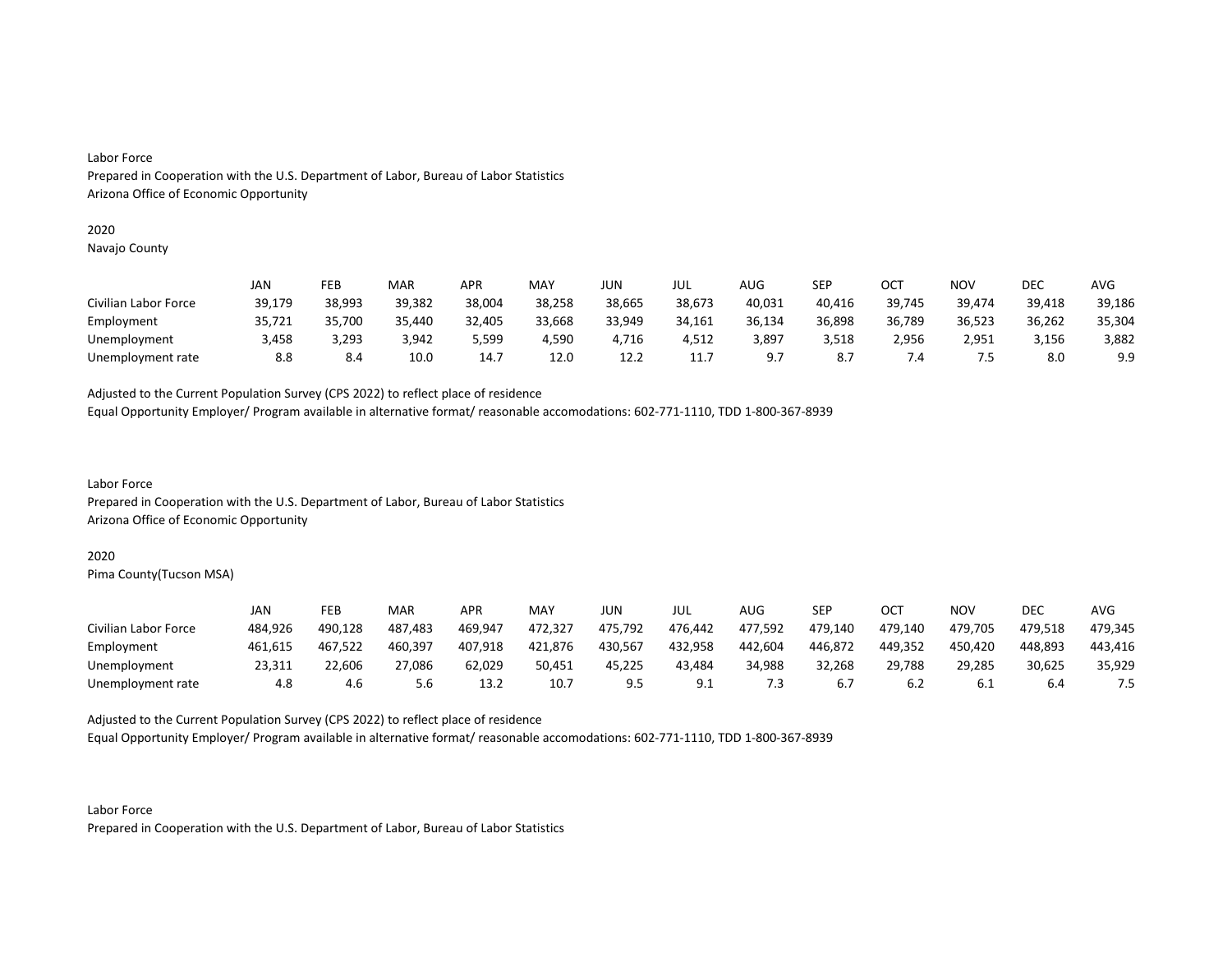#### Arizona Office of Economic Opportunity

## 2020

Pinal County

|                      | JAN     | FEB     | MAR     | <b>APR</b> | MAY     | JUN     | JUL     | AUG     | SEP     | OCT     | NOV     | DEC     | AVG     |
|----------------------|---------|---------|---------|------------|---------|---------|---------|---------|---------|---------|---------|---------|---------|
| Civilian Labor Force | 191.449 | 191.916 | 192.025 | 180.380    | 181,072 | 184.463 | 185,465 | 186,472 | 188,485 | 190,734 | 192,124 | 191.409 | 187,999 |
| Employment           | 181.367 | 182.123 | 180.268 | 158.629    | 162,962 | 167.476 | 168.985 | 173.139 | 176.079 | 179.664 | 181,195 | 179.946 | 174,319 |
| Unemployment         | 10,082  | 9,793   | 11.757  | 21.751     | 18,110  | 16.987  | 16.480  | 13,333  | 12.406  | 11.070  | 10,929  | 11.463  | 13,680  |
| Unemployment rate    | 5.3     | 5.1     | 6.1     | 12.1       | 10.0    | 9.2     | 8.9     | 7.2     | 6.6     | 5.8     | 5.7     | 6.0     | 7.3     |

Adjusted to the Current Population Survey (CPS 2022) to reflect place of residence Equal Opportunity Employer/ Program available in alternative format/ reasonable accomodations: 602-771-1110, TDD 1-800-367-8939

#### Labor Force

Prepared in Cooperation with the U.S. Department of Labor, Bureau of Labor Statistics Arizona Office of Economic Opportunity

#### 2020

Santa Cruz County

|                      | JAN    | FEB    | MAR    | <b>APR</b> | MAY    | JUN    | JUL    | AUG    | <b>SEP</b> | OC <sup>T</sup> | ΝΟν    | <b>DEC</b> | AVG    |
|----------------------|--------|--------|--------|------------|--------|--------|--------|--------|------------|-----------------|--------|------------|--------|
| Civilian Labor Force | 19,513 | 19,332 | 19.532 | 18,520     | 18,628 | 18,623 | 17,899 | 18,332 | 18,424     | 18,509          | 18,965 | 19,023     | 18,775 |
| Employment           | 17.859 | 17.831 | 17.616 | 15.542     | 16,205 | 16,297 | 15,443 | 16,001 | 16.236     | 16,623          | 17.204 | 17.262     | 16,677 |
| Unemployment         | 1,654  | 1,501  | 1,916  | 2,978      | 2,423  | 2,326  | 2,456  | 2,331  | 2,188      | 1,886           | 1,761  | 1.761      | 2,098  |
| Unemployment rate    | 8.5    | 7.8    | 9.8    | 16.1       | 13.0   | 12.5   | 13.7   | 12.    | 11.9       | 10.2            | 9.3    |            | 11.2   |

Adjusted to the Current Population Survey (CPS 2022) to reflect place of residence

Equal Opportunity Employer/ Program available in alternative format/ reasonable accomodations: 602-771-1110, TDD 1-800-367-8939

Labor Force Prepared in Cooperation with the U.S. Department of Labor, Bureau of Labor Statistics Arizona Office of Economic Opportunity

2020 Yavapai County(Prescott MSA)